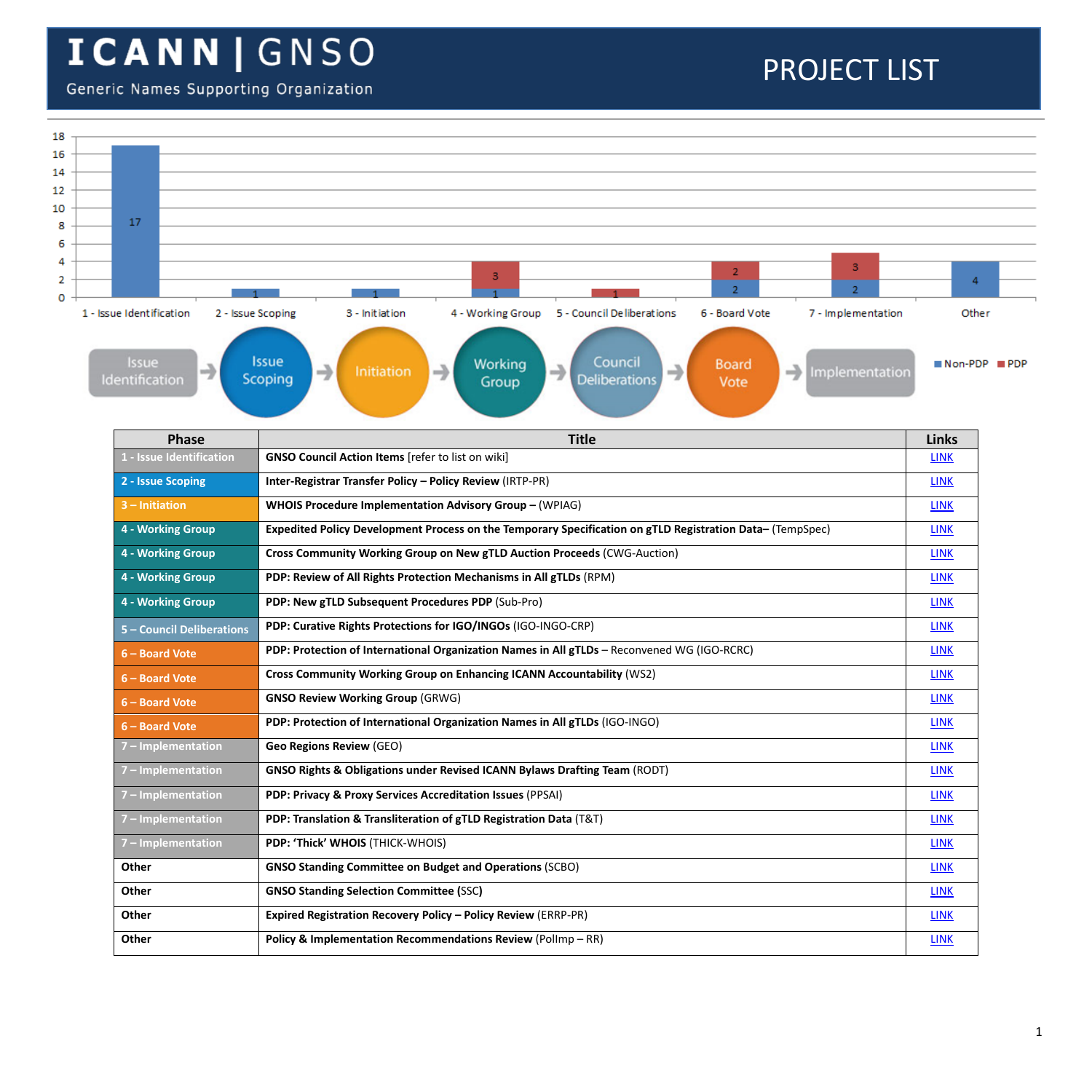Generic Names Supporting Organization

#### PROJECT LIST

#### Last updated: 19 November 2018

This list includes GNSO Council projects. It does not reflect the full granularity of each task, just current status and next scheduled action(s).

| 1 - Issue Identification         |           |                    |                           |                                                         |
|----------------------------------|-----------|--------------------|---------------------------|---------------------------------------------------------|
| Description                      | Initiated | <b>Target Date</b> | <b>Who holds</b><br>Token | Pending action/status                                   |
| GNSO Council Action Items - LINK | <b>NA</b> | NA                 | ™NA                       | Refer to most recent action item list for latest status |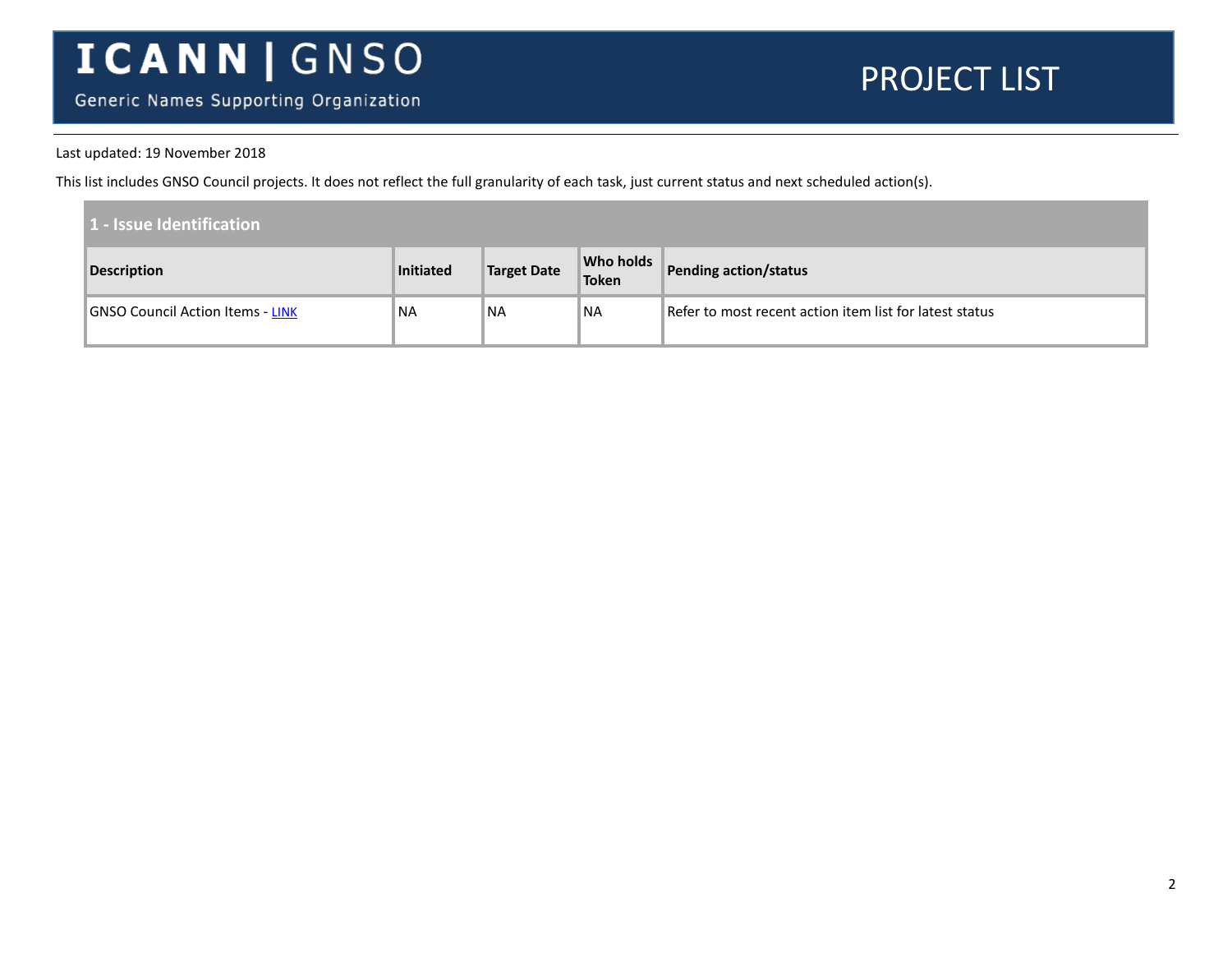Generic Names Supporting Organization

<span id="page-2-0"></span>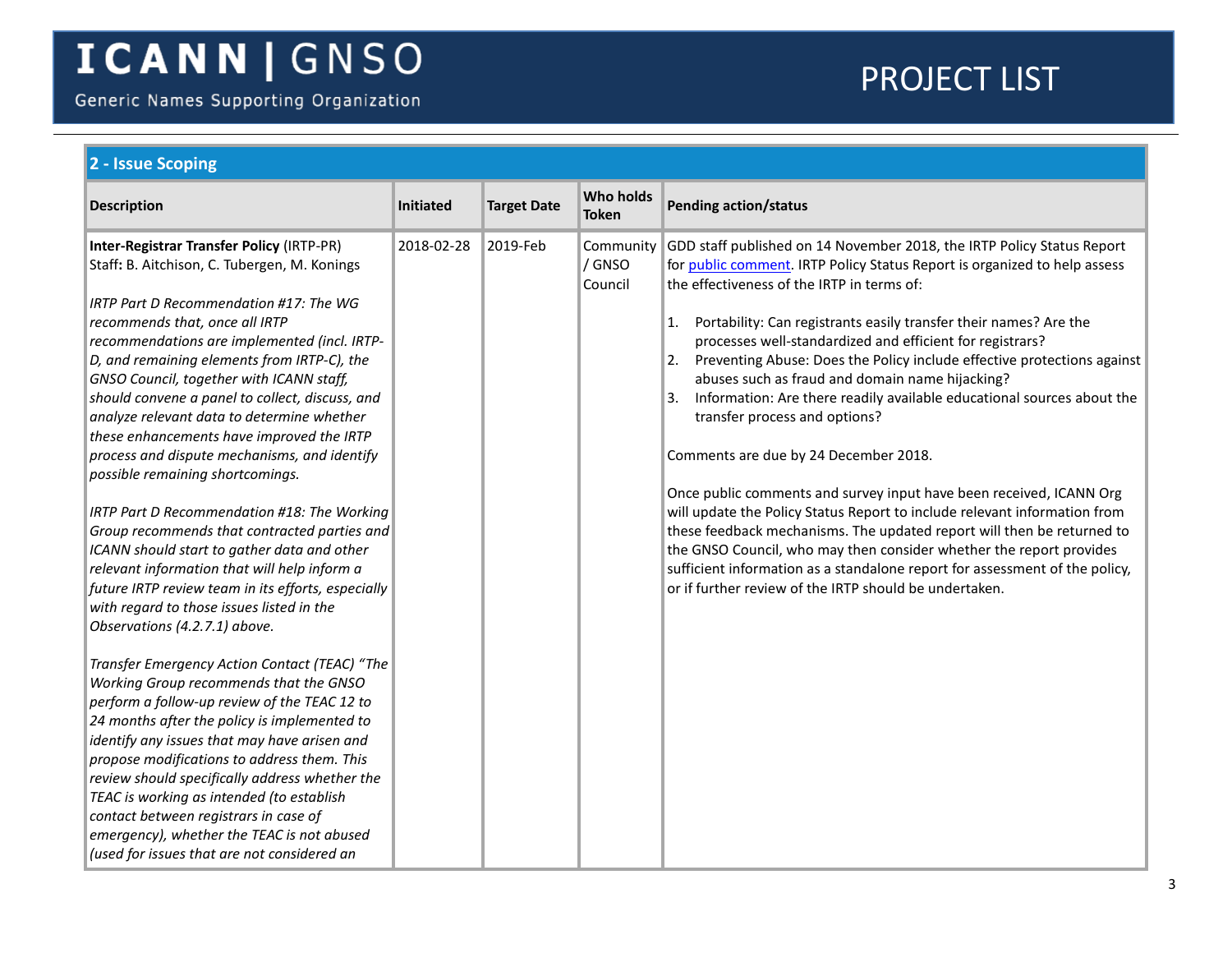Generic Names Supporting Organization

| 2 - Issue Scoping                                                                                                                      |                  |                    |                    |                       |  |
|----------------------------------------------------------------------------------------------------------------------------------------|------------------|--------------------|--------------------|-----------------------|--|
| <b>Description</b>                                                                                                                     | <b>Initiated</b> | <b>Target Date</b> | Who holds<br>Token | Pending action/status |  |
| emergency) and whether the option to 'undo' $a \mid$<br>transfer in case of failure to respond to a TEAC<br>should be made mandatory." |                  |                    |                    |                       |  |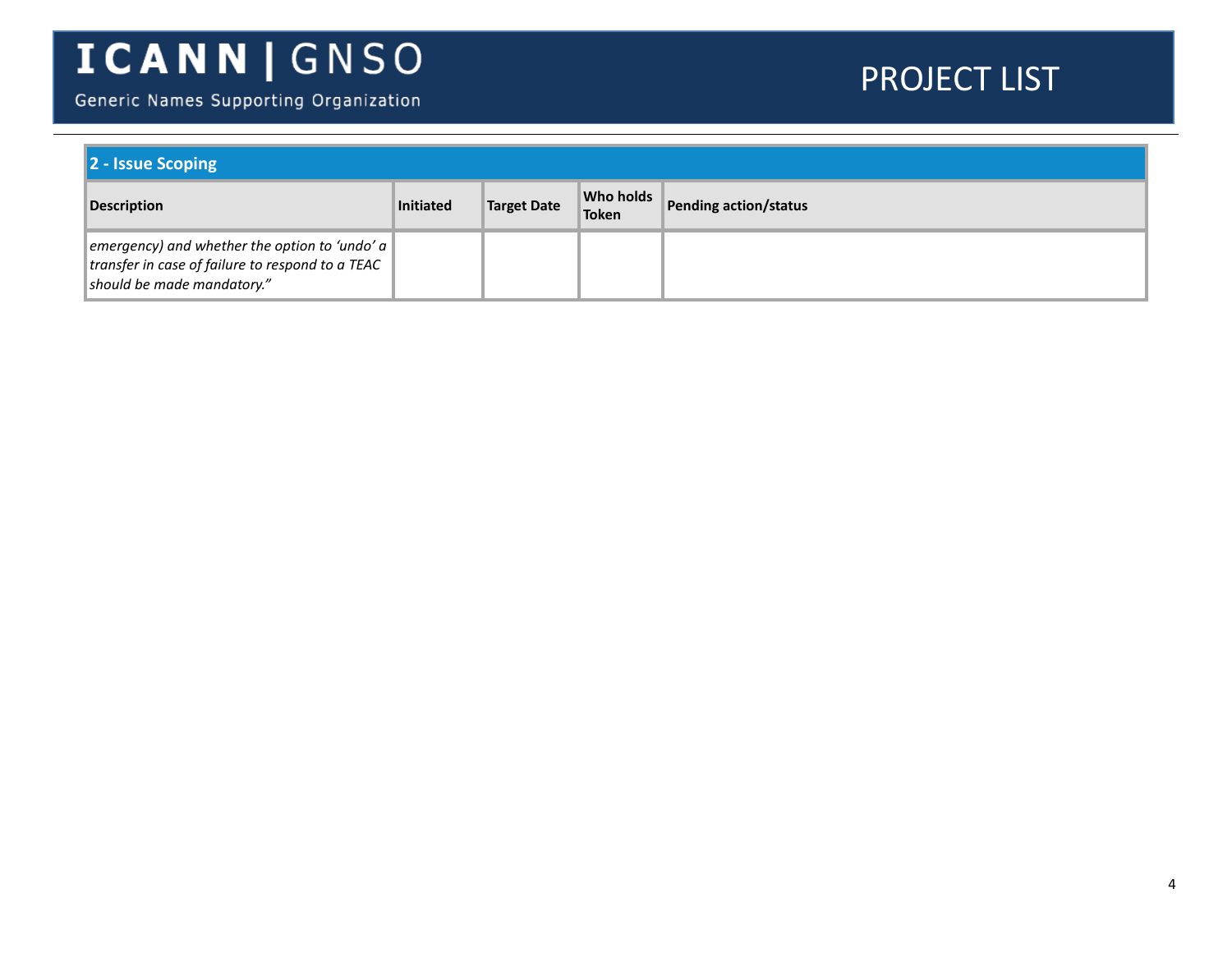Generic Names Supporting Organization

<span id="page-4-1"></span><span id="page-4-0"></span>

| $3 -$ Initiation                                                                                                                                                                                                                                                                                                                                                                                                                                                                                                                                           |                  |                    |                           |                                                                                                                                                                                                                                                                                                                                                                                                                                                                                                                                                                                                                                                                                                                                                                                                                                                                                                                                                                                                                                                                                                                                                                                                                                                                                            |  |  |  |
|------------------------------------------------------------------------------------------------------------------------------------------------------------------------------------------------------------------------------------------------------------------------------------------------------------------------------------------------------------------------------------------------------------------------------------------------------------------------------------------------------------------------------------------------------------|------------------|--------------------|---------------------------|--------------------------------------------------------------------------------------------------------------------------------------------------------------------------------------------------------------------------------------------------------------------------------------------------------------------------------------------------------------------------------------------------------------------------------------------------------------------------------------------------------------------------------------------------------------------------------------------------------------------------------------------------------------------------------------------------------------------------------------------------------------------------------------------------------------------------------------------------------------------------------------------------------------------------------------------------------------------------------------------------------------------------------------------------------------------------------------------------------------------------------------------------------------------------------------------------------------------------------------------------------------------------------------------|--|--|--|
| <b>Description</b>                                                                                                                                                                                                                                                                                                                                                                                                                                                                                                                                         | <b>Initiated</b> | <b>Target Date</b> | Who holds<br><b>Token</b> | <b>Pending action/status</b>                                                                                                                                                                                                                                                                                                                                                                                                                                                                                                                                                                                                                                                                                                                                                                                                                                                                                                                                                                                                                                                                                                                                                                                                                                                               |  |  |  |
| <b>WHOIS Procedure Implementation Advisory</b><br>Group (WPIAG)<br>Chair: TBC<br>Council Liaison: Keith Drazek<br>Staff: TBC<br>The ICANN Procedure For Handling WHOIS<br>Conflicts with Privacy Law Implementation<br>Advisory Group (WHOIS Procedure IAG) is<br>tasked to provide the GNSO Council with<br>recommendations on how to address the<br>comments and input that have been<br>received in response to the public comment<br>forum on the Revised ICANN Procedure for<br>Handling WHOIS Conflicts with Privacy Law:<br>Process and Next Steps. | 2018-Feb-22      | 2018-Dec           | Council                   | The GNSO Council adopted the charter for the ICANN Procedure For Handling<br>WHOIS Conflicts with Privacy Law Implementation Advisory Group (WHOIS<br>Procedure IAG) during its meeting on 22 February. The WHOIS Procedure IAG<br>is tasked to provide the GNSO Council with recommendations on how to<br>address the comments and input that have been received in response to the<br>public comment forum on the Revised ICANN Procedure for Handling WHOIS<br>Conflicts with Privacy Law: Process and Next Steps. Per the Council's recent<br>discussions, noting the current workload and activities that may impact the<br>IAG's work, staff will refrain from circulating the call for volunteers to the<br>GNSO Stakeholder Groups with the request for each Stakeholder Group to<br>appoint up to 3 members to the IAG, until the EPDP Team completes its first<br>milestone of delivering an Initial Report. Following the EPDP Team's delivery of<br>its Initial Report, the Council will revisit if it is the appropropriate time to<br>circulate the call for volunteers. When instructed, staff will circulate through<br>the normal communication channels a call to the wider ICANN community for<br>volunteers for interested participants and observers to join the IAG. |  |  |  |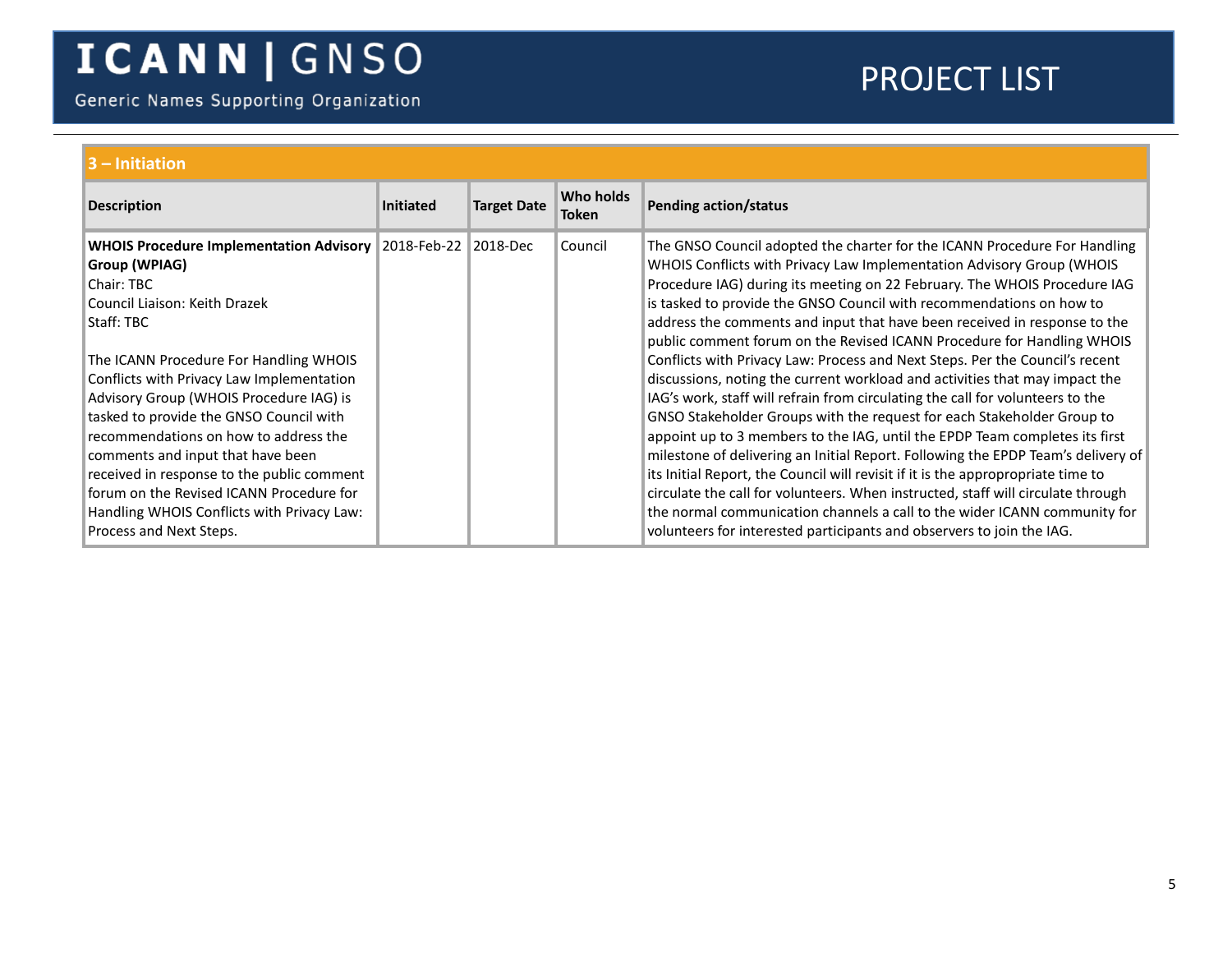Generic Names Supporting Organization

<span id="page-5-0"></span>

| $\vert$ 4 – Working Group                                                                                                                                                                                                                                                                                                                                                                                                                                                                                                                                                                                                                                                                                                                                                            |             |                    |                                  |                                                                                                                                                                                                                                                                                                                                                                                                                                                                                                                                                                                                                                                                                                                                                                                                                                                                                                                                                                                                                                                                                                                                                                                                                                                                                                                                                                                                                                                                                                                                                            |  |  |  |
|--------------------------------------------------------------------------------------------------------------------------------------------------------------------------------------------------------------------------------------------------------------------------------------------------------------------------------------------------------------------------------------------------------------------------------------------------------------------------------------------------------------------------------------------------------------------------------------------------------------------------------------------------------------------------------------------------------------------------------------------------------------------------------------|-------------|--------------------|----------------------------------|------------------------------------------------------------------------------------------------------------------------------------------------------------------------------------------------------------------------------------------------------------------------------------------------------------------------------------------------------------------------------------------------------------------------------------------------------------------------------------------------------------------------------------------------------------------------------------------------------------------------------------------------------------------------------------------------------------------------------------------------------------------------------------------------------------------------------------------------------------------------------------------------------------------------------------------------------------------------------------------------------------------------------------------------------------------------------------------------------------------------------------------------------------------------------------------------------------------------------------------------------------------------------------------------------------------------------------------------------------------------------------------------------------------------------------------------------------------------------------------------------------------------------------------------------------|--|--|--|
| <b>Description</b>                                                                                                                                                                                                                                                                                                                                                                                                                                                                                                                                                                                                                                                                                                                                                                   | Initiated   | <b>Target Date</b> | <b>Who holds</b><br><b>Token</b> | <b>Pending action/status</b>                                                                                                                                                                                                                                                                                                                                                                                                                                                                                                                                                                                                                                                                                                                                                                                                                                                                                                                                                                                                                                                                                                                                                                                                                                                                                                                                                                                                                                                                                                                               |  |  |  |
| <b>Expedited Policy Development Process on the</b><br><b>Temporary Specification on gTLD Registration</b><br><b>Data</b><br>Chair(s): Kurt Pritz<br>Council Liaison: Rafik Dammak<br>Staff: M. Konings, C. Tubergen, B. Cobb<br>Following the adoption by the ICANN Board of<br>a temporary specification on gTLD Registration<br>Data to enable contracted parties to continue<br>to comply with existing ICANN contractual<br>requirements and with community-developed<br>policies as they relate to WHOIS, while also<br>complying with the European Union's General<br>Data Protection Regulation (GDPR), a one-year<br>policy development process is required to be<br>initiated to confirm whether or not the<br>temporary specification should become a<br>consensus policy. | 2018-Jul-19 | 2019-Jan-31        | <b>WG</b>                        | At its meeting on 19 July 2018, the GNSO Council initiated an Expedited Policy<br>Development Process on the Temporary Specification for gTLD Registration<br>Data and adopted the <b>EPDP Team Charter</b> . The scope of the EPDP Team's<br>efforts includes confirming, or not, the Temporary Specification by 25 May<br>2019 (the date the Temporary Specification will expire). Additionally, the<br>scope includes discussion of a standardized access model to nonpublic<br>registration data; however, the discussion of a standardized access model will<br>occur only after the EPDP Team has comprehensively answered a series of<br>"gating questions", which have been specified in the EPDP Team's Charter.<br>The EPDP Team is continuing its substantive discussion of the Temporary<br>Specification, per the schedule articulated in the project plan. Following its<br>F2F in Los Angeles from 24-26 September 2018, the EPDP Team has continued<br>its twice-per-week meeting schedule in an effort to prepare its Initial Report.<br>In addition to the twice-per-week plenary meetings, small teams comprised of<br>EPDP Team Members have been meeting in an effort to work through<br>additional charter questions.<br>The EPDP Team organized four face-to-face meetings at ICANN63 and also<br>provided an updated on its progress during a high interest topic meeting on<br>Monday, 22 October 2018. Following its F2F meetings at ICANN63, the EPDP<br>Team is finalizing its Initial Report and plans to publish it shortly. |  |  |  |
| <b>New gTLD Auction Proceeds Cross-Community</b> 2016-Mar-10<br><b>Working Group (CCWG)</b><br>Co-Chairs: Ching Chiao (ccNSO); Erika Mann<br>(GNSO)<br>Staff: M. Konings (GNSO), E. Barabas (GNSO), J.<br>Braeken (ccNSO)<br>This CCWG is tasked with developing a<br>proposal(s) for consideration by its Chartering<br>Organizations on the mechanism that should be                                                                                                                                                                                                                                                                                                                                                                                                               |             | Ongoing            | <b>CCWG</b>                      | The CCWG held its first meeting on 26 January 2017 and has met regularly<br>since that time. The latest version of the work plan can be found here:<br>https://community.icann.org/x/dUPwAw. The CCWG completed its work on<br>stage 5 - answer the remaining charter questions from the perspective of the<br>different mechanisms identified. A first draft of responses to the remaining<br>charter questions was shared with the CCWG and was further discussed<br>during the CCWG's F2F session at ICANN62 (June 2018). Additional<br>information about deliberations on the different charter questions and<br>preliminary agreements is available at<br>https://community.icann.org/x/PNrRAw.                                                                                                                                                                                                                                                                                                                                                                                                                                                                                                                                                                                                                                                                                                                                                                                                                                                       |  |  |  |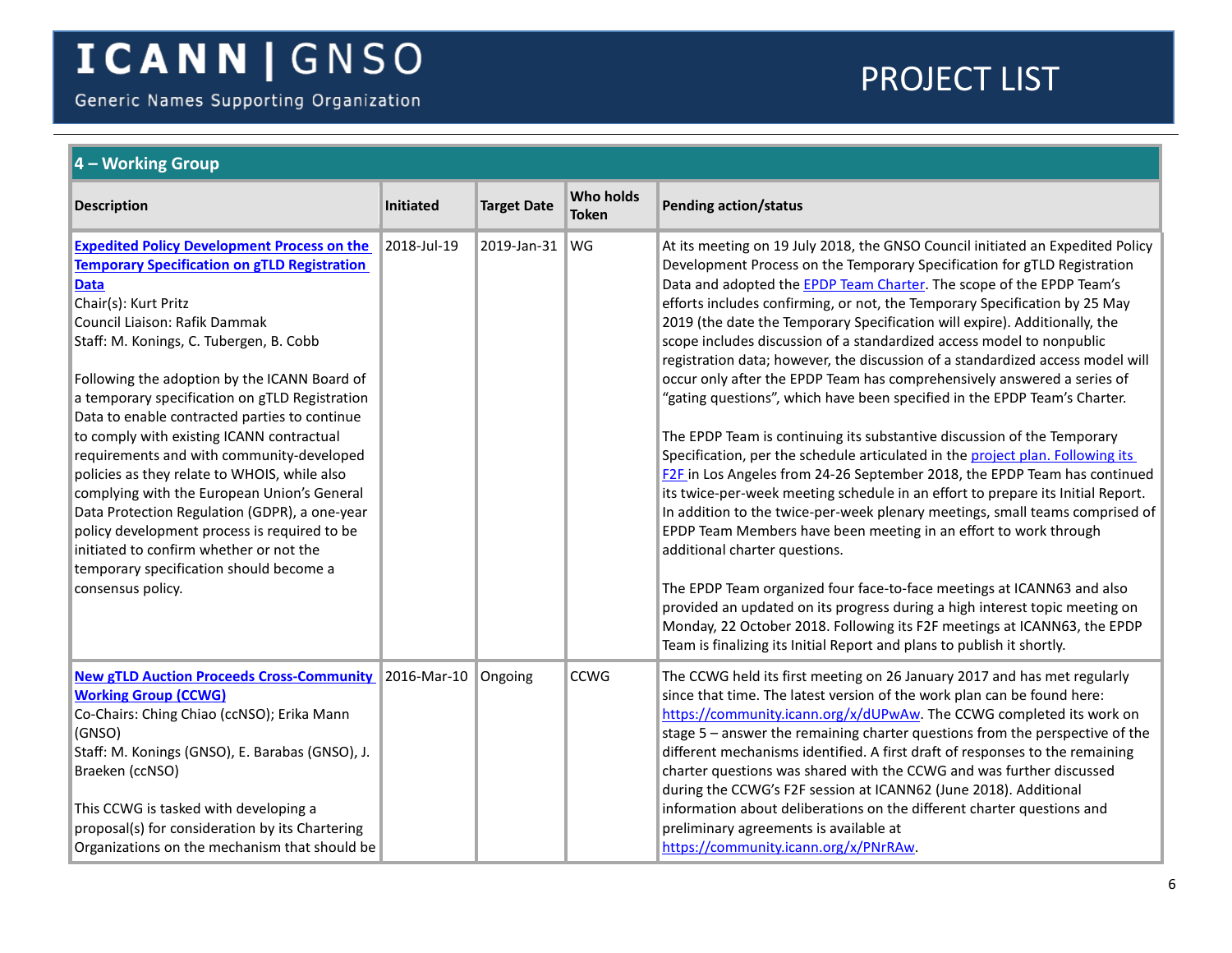Generic Names Supporting Organization

<span id="page-6-0"></span>

| 4 – Working Group                                                                                                                                                                                                                                                                                                                                                                                                                                                                                                                              |                  |                    |                                  |                                                                                                                                                                                                                                                                                                                                                                                                                                                                                                                                                                                                                                                                                                                                                                                                                                                                                                          |  |  |
|------------------------------------------------------------------------------------------------------------------------------------------------------------------------------------------------------------------------------------------------------------------------------------------------------------------------------------------------------------------------------------------------------------------------------------------------------------------------------------------------------------------------------------------------|------------------|--------------------|----------------------------------|----------------------------------------------------------------------------------------------------------------------------------------------------------------------------------------------------------------------------------------------------------------------------------------------------------------------------------------------------------------------------------------------------------------------------------------------------------------------------------------------------------------------------------------------------------------------------------------------------------------------------------------------------------------------------------------------------------------------------------------------------------------------------------------------------------------------------------------------------------------------------------------------------------|--|--|
| <b>Description</b>                                                                                                                                                                                                                                                                                                                                                                                                                                                                                                                             | <b>Initiated</b> | <b>Target Date</b> | <b>Who holds</b><br><b>Token</b> | <b>Pending action/status</b>                                                                                                                                                                                                                                                                                                                                                                                                                                                                                                                                                                                                                                                                                                                                                                                                                                                                             |  |  |
| developed in order to allocate the new gTLD<br>Auction Proceeds. As part of this proposal, the<br>CCWG is also expected to consider the scope of<br>fund allocation, due diligence requirements<br>that preserve ICANN's tax status as well as how<br>to deal with directly related matters such as<br>potential or actual conflicts of interest. The<br>CCWG will not make any recommendations or<br>determinations with regards to specific funding<br>decisions (i.e. which specific organizations or<br>projects are to be funded or not). |                  |                    |                                  | Following the completion of the responses to the remaining charter questions,<br>the CCWG conducted a final poll prior to producing of the Initial Report to<br>determine which mechanisms are preferred. The CCWG published its Initial<br>Report for public comment on 8 October 2018. The public comment period is<br>scheduled to close on 27 November 2018. The CCWG hosted a community<br>session at ICANN63 on Monday 22 October 2018 to present its Initial Report<br>and answer any questions.                                                                                                                                                                                                                                                                                                                                                                                                  |  |  |
| <b>Rights Protection Mechanisms (RPMs) in All</b><br><b>gTLDs PDP</b><br>Co-Chair(s): Philip Corwin, Kathy Kleiman, Brian<br>Beckham<br>Council Liaison: Paul McGrady<br>Community Liaisons (to/from the New gTLD<br>Subsequent Procedures PDP WG): Robin Gross,<br>Susan Payne<br>Staff: M. Wong, J. Hedlund, A. Liang                                                                                                                                                                                                                        | 2011-Feb-03      | Ongoing            | WG                               | On 28 February 2016, the GNSO Council voted to <i>initiate</i> this Policy<br>Development Process (PDP) and adopted a revised Working Group Charter in<br>March (https://community.icann.org/x/2CWAAw). The PDP is being conducted<br>in two phases, beginning with the RPMs developed for the 2012 New gTLD<br>Program, with the 1999 Uniform Domain Name Dispute Resolution Policy to<br>follow in Phase 2. By end-2017, the WG had completed an initial review of the<br>Trademark Post-Delegation Dispute Resolution Procedure (TM-PDDRP), and<br>much of the Trademark Clearinghouse (TMCH) structure and operations.                                                                                                                                                                                                                                                                               |  |  |
| This WG is tasked to review all the RPMs that<br>have been developed by ICANN in a two-<br>phased PDP. By the end of its work, the WG will<br>be expected to also have considered the<br>overarching issue as to whether or not the<br>RPMs collectively fulfil their purposes or<br>whether additional policy recommendations<br>will be necessary, including to clarify and unify<br>the policy goals.                                                                                                                                       |                  |                    |                                  | For the Sunrise and Trademark Claims RPMs, the GNSO Council approved an<br>extensive data request in the form prescribed by the 2015 Data & Metrics for<br>Policy Making Working Group at in September 2017. The Analysis Group was<br>announced as the selected vendor following staff evaluation of the proposals<br>submitted under the Request for Proposal that closed in March 2018. Working<br>with the group's Data Sub Team, all required surveys were finalized (including<br>beta testing) and issued into the field in early September, closing in early<br>October. The survey results were presented by Analysis Group at ICANN63.<br>Given the volume of data, the Working Group co-chairs are considering<br>forming Sub Teams to analyse the results, with a view toward assessing<br>whether the data amassed is helpful in answering the questions agreed on by<br>the Working Group. |  |  |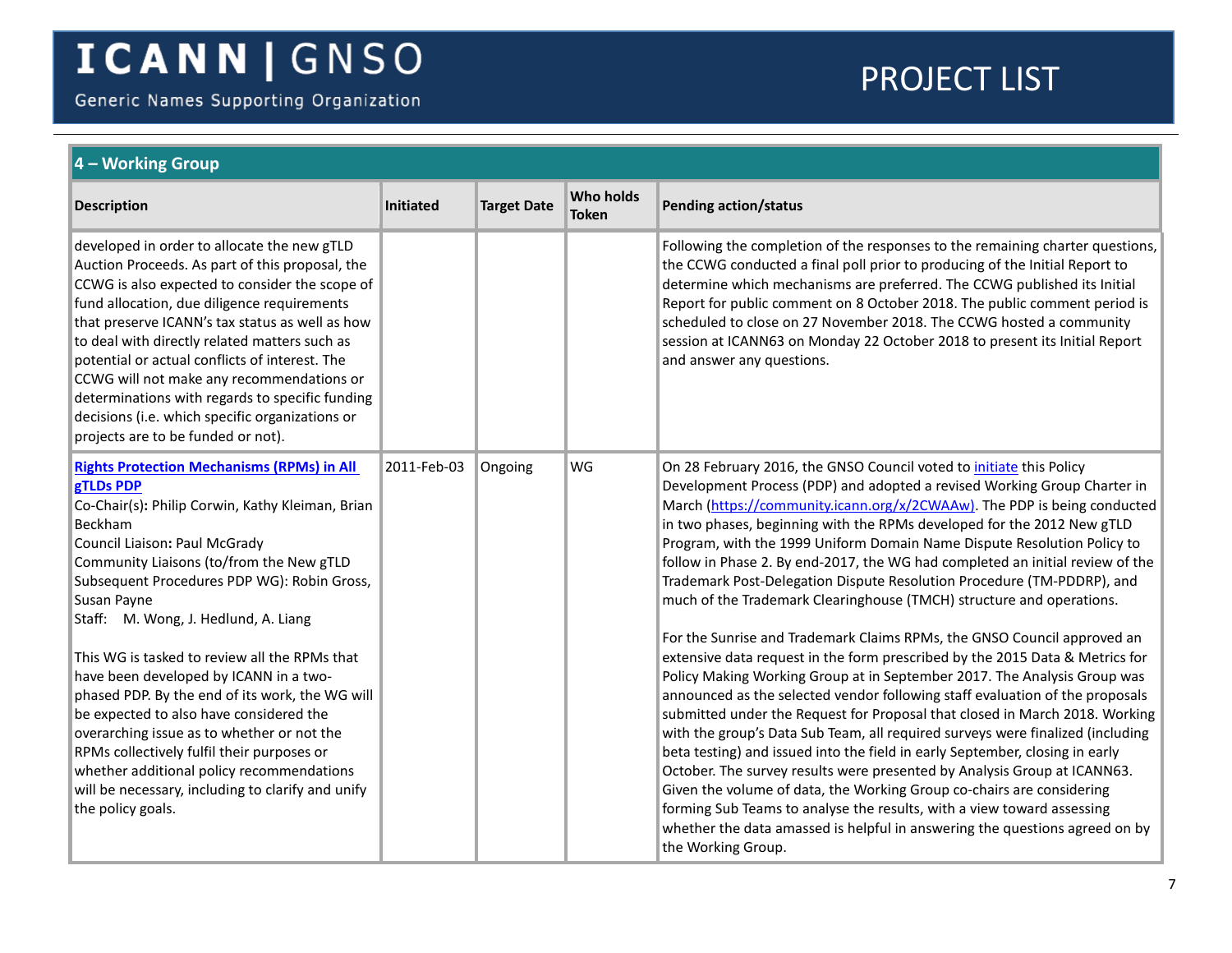Generic Names Supporting Organization

<span id="page-7-0"></span>

| 4 – Working Group                                                                                                                                                                                                                                                                                                                                                                                                                                                                                                                 |                  |                    |                                  |                                                                                                                                                                                                                                                                                                                                                                                                                                                                                                                                                                                                                                                                                                                                                                                                                                                                                                                                                                        |  |
|-----------------------------------------------------------------------------------------------------------------------------------------------------------------------------------------------------------------------------------------------------------------------------------------------------------------------------------------------------------------------------------------------------------------------------------------------------------------------------------------------------------------------------------|------------------|--------------------|----------------------------------|------------------------------------------------------------------------------------------------------------------------------------------------------------------------------------------------------------------------------------------------------------------------------------------------------------------------------------------------------------------------------------------------------------------------------------------------------------------------------------------------------------------------------------------------------------------------------------------------------------------------------------------------------------------------------------------------------------------------------------------------------------------------------------------------------------------------------------------------------------------------------------------------------------------------------------------------------------------------|--|
| <b>Description</b>                                                                                                                                                                                                                                                                                                                                                                                                                                                                                                                | <b>Initiated</b> | <b>Target Date</b> | <b>Who holds</b><br><b>Token</b> | <b>Pending action/status</b>                                                                                                                                                                                                                                                                                                                                                                                                                                                                                                                                                                                                                                                                                                                                                                                                                                                                                                                                           |  |
|                                                                                                                                                                                                                                                                                                                                                                                                                                                                                                                                   |                  |                    |                                  | Previously, staff had compiled quantitative data on Sunrise registrations,<br>Trademark Claims and Uniform Rapid Suspension (URS) filings to complement<br>the surveys. Some additional data collection needs relating to additional<br>voluntary marketplace RPMs being offered by a few registry operators were<br>also reviewed by the Data Sub Team. The WG is expected to develop its<br>preliminary recommendations concerning the TMCH, Sunrise and Trademark<br>Claims based on all the data that has been collected and analysed.<br>For the URS, initial data collection and related analysis has been completed. At<br>ICANN63, the WG agreed to include all its three URS Sub Team<br>recommendations as well as proposals received from individual WG members<br>in its Phase 1 Initial Report that will be put out for public comment.                                                                                                                   |  |
|                                                                                                                                                                                                                                                                                                                                                                                                                                                                                                                                   |                  |                    |                                  | Currently, the WG anticipates working on Phase 1 through mid-2019, with the<br>aim of submitting a Phase One report to the GNSO Council early in the third<br>quarter of 2019.                                                                                                                                                                                                                                                                                                                                                                                                                                                                                                                                                                                                                                                                                                                                                                                         |  |
| <b>New gTLD Subsequent Procedures PDP</b><br>Co-Chair(s): Cheryl Langdon-Orr and Jeff<br>Neuman<br>Council Liaison: Elsa Saade and Keith Drazek<br>Community Liaisons (to/from the RPM Review<br>PDP WG): Robin Gross, Susan Payne<br>Community Liaison (to/from CCT-RT): Carlos<br>Raúl Gutiérrez<br>Staff: S. Chan, J. Hedlund, E. Barabas<br>This WG is tasked with calling upon the<br>community's collective experiences from the<br>2012 New gTLD Program round to determine<br>what, if any changes may need to be made to | 2014-Jun-25      | Ongoing            | WG                               | The WG was chartered by the GNSO Council in January 2016<br>(https://community.icann.org/x/KAp1Aw). It has completed preliminary<br>deliberations on a set of overarching topics and 30+ additional topics<br>identified in the WG's charter. These additional issue areas have been<br>addressed through a series of Work Track Sub Teams (WTs 1-4). The WG<br>considered input received from the community through two rounds of<br>community comment and has published its Initial Report for public comment,<br>including preliminary recommendations, options, and questions for<br>community input. The public comment period on the Initial Report closed on<br>26 September 2018. Shortly after ICANN63, the WG published for public<br>comment a supplemental Initial Report on several additional topics that were<br>not included in the Initial Report. The WG is now turning its attention to<br>reviewing public comment received to its Initial Report. |  |
| the existing 2007 Introduction of New Generic                                                                                                                                                                                                                                                                                                                                                                                                                                                                                     |                  |                    |                                  | The PDP also includes a Work Track 5, which addresses geographic names at                                                                                                                                                                                                                                                                                                                                                                                                                                                                                                                                                                                                                                                                                                                                                                                                                                                                                              |  |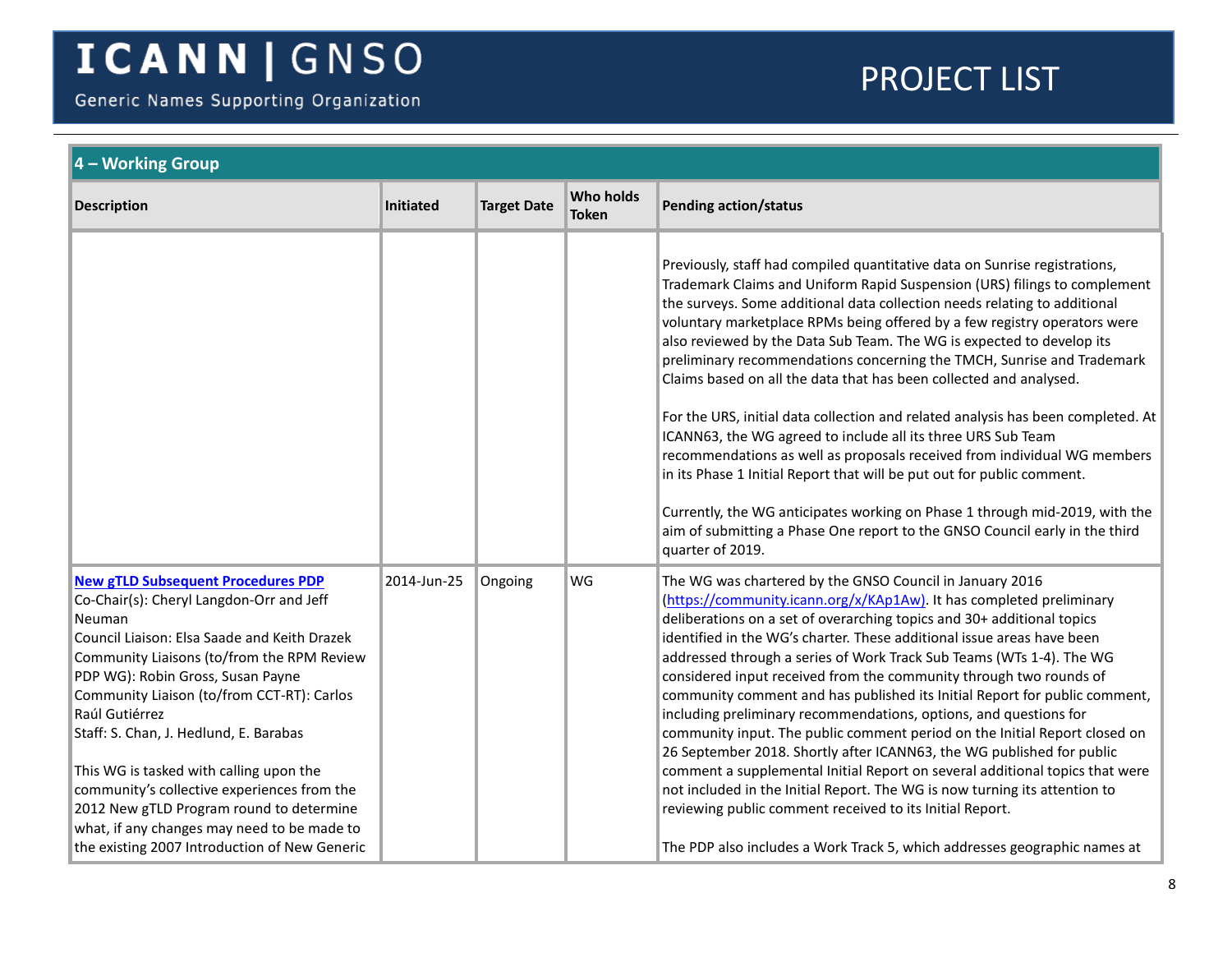Generic Names Supporting Organization

| $\overline{4 -$ Working Group                                                                                                                                                                                                                                                                                                                                   |           |                    |                           |                                                                                                                                                                                                                                                                                                                                                                                                                                                                                                                                                                                                                                                                           |  |  |
|-----------------------------------------------------------------------------------------------------------------------------------------------------------------------------------------------------------------------------------------------------------------------------------------------------------------------------------------------------------------|-----------|--------------------|---------------------------|---------------------------------------------------------------------------------------------------------------------------------------------------------------------------------------------------------------------------------------------------------------------------------------------------------------------------------------------------------------------------------------------------------------------------------------------------------------------------------------------------------------------------------------------------------------------------------------------------------------------------------------------------------------------------|--|--|
| <b>Description</b>                                                                                                                                                                                                                                                                                                                                              | Initiated | <b>Target Date</b> | Who holds<br><b>Token</b> | <b>Pending action/status</b>                                                                                                                                                                                                                                                                                                                                                                                                                                                                                                                                                                                                                                              |  |  |
| Top-Level Domains policy recommendations.<br>Those policy recommendations will remain in<br>place for subsequent rounds unless modified<br>via a PDP. The work of this WG follows the<br>efforts of the New gTLD Subsequent<br>Procedures Discussion Group (DG), which<br>identified a set of issues for a future PDP-WG to<br>consider in their deliberations. |           |                    |                           | the top level. WT5, operating under an inclusive leadership structure but<br>nonetheless operating under GNSO Operating Procedures, has deliberated on<br>the topics within its scope and is now reviewing and refining a draft Initial<br>Report to publish for public comment. As WT5 was formed later than the<br>other Work Tracks and is therefore on a different timeline than other parts of<br>the PDP, it is seeking to publish a separate Initial Report in late November<br>2018. This Initial Report is expected to be similar to that of the full WG in that<br>it will likely include options and questions, in addition to preliminary<br>recommendations. |  |  |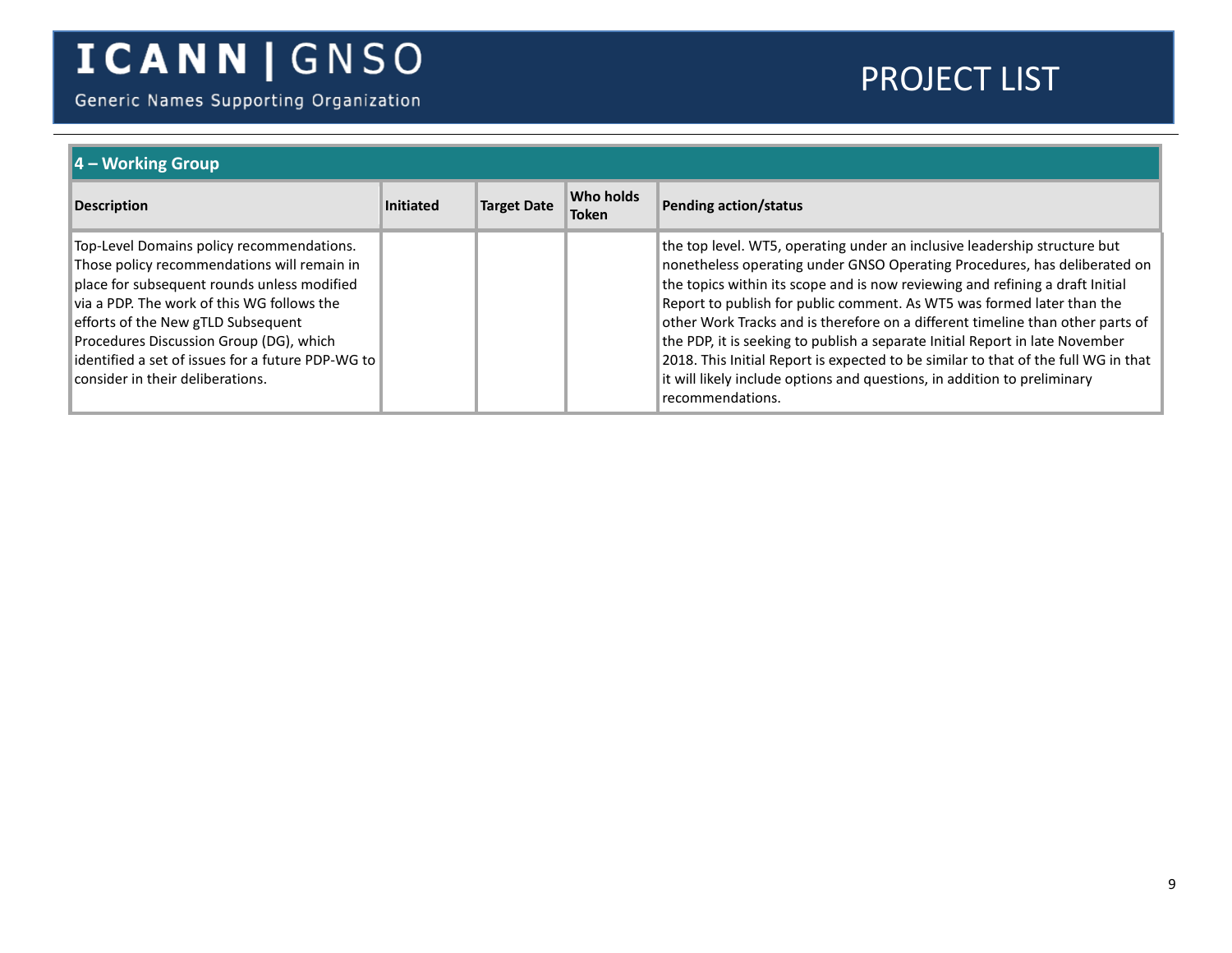<span id="page-9-0"></span>

| 5 - Council Deliberation                                                                                                                                                                                                                                                                                                                                                                                                                                                                                                                                                             |                  |                    |                                  |                                                                                                                                                                                                                                                                                                                                                                                                                                                                                                                                                                                                                                                                                                                                                                                                                                                                                                                                                                                                                                                                                                                                                                                                                                                                                                                                                                                                                                                                                                                                                                                                                                                                                                                                                                                                                                                                                                                                                                                                                                                                                                                                                                                                                                                                                                                                                                                                                                              |  |  |  |
|--------------------------------------------------------------------------------------------------------------------------------------------------------------------------------------------------------------------------------------------------------------------------------------------------------------------------------------------------------------------------------------------------------------------------------------------------------------------------------------------------------------------------------------------------------------------------------------|------------------|--------------------|----------------------------------|----------------------------------------------------------------------------------------------------------------------------------------------------------------------------------------------------------------------------------------------------------------------------------------------------------------------------------------------------------------------------------------------------------------------------------------------------------------------------------------------------------------------------------------------------------------------------------------------------------------------------------------------------------------------------------------------------------------------------------------------------------------------------------------------------------------------------------------------------------------------------------------------------------------------------------------------------------------------------------------------------------------------------------------------------------------------------------------------------------------------------------------------------------------------------------------------------------------------------------------------------------------------------------------------------------------------------------------------------------------------------------------------------------------------------------------------------------------------------------------------------------------------------------------------------------------------------------------------------------------------------------------------------------------------------------------------------------------------------------------------------------------------------------------------------------------------------------------------------------------------------------------------------------------------------------------------------------------------------------------------------------------------------------------------------------------------------------------------------------------------------------------------------------------------------------------------------------------------------------------------------------------------------------------------------------------------------------------------------------------------------------------------------------------------------------------------|--|--|--|
| <b>Description</b>                                                                                                                                                                                                                                                                                                                                                                                                                                                                                                                                                                   | <b>Initiated</b> | <b>Target Date</b> | <b>Who holds</b><br><b>Token</b> | Pending action/status                                                                                                                                                                                                                                                                                                                                                                                                                                                                                                                                                                                                                                                                                                                                                                                                                                                                                                                                                                                                                                                                                                                                                                                                                                                                                                                                                                                                                                                                                                                                                                                                                                                                                                                                                                                                                                                                                                                                                                                                                                                                                                                                                                                                                                                                                                                                                                                                                        |  |  |  |
| <b>Curative Rights Protections for IGO/INGOs</b><br><b>PDP</b><br>Chair: Petter Rindforth<br>Council Liaison: Susan Kawaguchi<br>Staff: M. Wong, S. Chan<br>This WG is tasked with providing the GNSO<br>Council with recommendations as to whether<br>to amend the UDRP and URS to allow access to<br>and use of these mechanisms by IGOs and<br>INGOs and, if so in what respects or whether a<br>separate, narrowly-tailored dispute resolution<br>procedure that takes into account the<br>particular needs and specific circumstances of<br>IGOs and INGOs should be developed. | 2014-Jun-05      | Ongoing            | <b>GNSO</b><br>Council           | Based on the recommendation of the IGO-INGO PDP Working Group in 2013,<br>the GNSO Council resolved to initiate a PDP on the specific topic of curative<br>rights, and chartered the WG in June 2014<br>(https://community.icann.org/x/77rhAg). The PDP WG was tasked to explore if<br>changes were needed to the Uniform Domain Name Dispute Resolution Policy<br>(UDRP) and the Uniform Rapid Suspension procedure (URS) to address the<br>specific needs of International Governmental Organizations (IGOs) and<br>International Non-Governmental Organizations (INGOs). The WG's preliminary<br>recommendations and its Initial Report were published for public comment on<br>20 January 2017 (see https://www.icann.org/public-comments/igo-ingo-crp-<br>access-initial-2017-01-20-en). The WG modified certain initial<br>recommendations as a result of the comments received and continued to try<br>to reach consensus on a remaining recommendation to deal with IGO<br>jurisdictional immunity and registrants' rights to file court proceedings. To<br>resolve a procedural appeal filed by a WG member under the GNSO WG<br>Guidelines in December 2017, the Council liaison to the WG facilitated some of<br>the WG's discussions. Following further deliberations, a formal consensus call<br>on proposed final recommendations was opened on 25 May 2018. The GNSO<br>Council passed a resolution at its June meeting requesting that the WG<br>complete its work in time for the Council to begin considering the PDP<br>recommendations at its July meeting. The WG submitted its Final Report on 9<br>July 2018. Several minority statements were filed by 13 July, which were<br>incorporated into the Final Report before the Council's July meeting. At its July<br>meeting, the Council acknowledged the Final Report and resolved to consider<br>it in a holistic fashion, taking into account the overall protections for IGOs.<br>The Council also sought to ensure that it fully understands the Final Report and<br>its recommendations, prior to taking any action. Accordingly, the Council<br>conducted a question and answer webinar on 9 October 2018, following which<br>a motion to consider the WG's Final Report was submitted for the 24 October<br>Council meeting. However, the motion was withdrawn based on both<br>substantive and procedural concerns raised by several Councilors. The Council |  |  |  |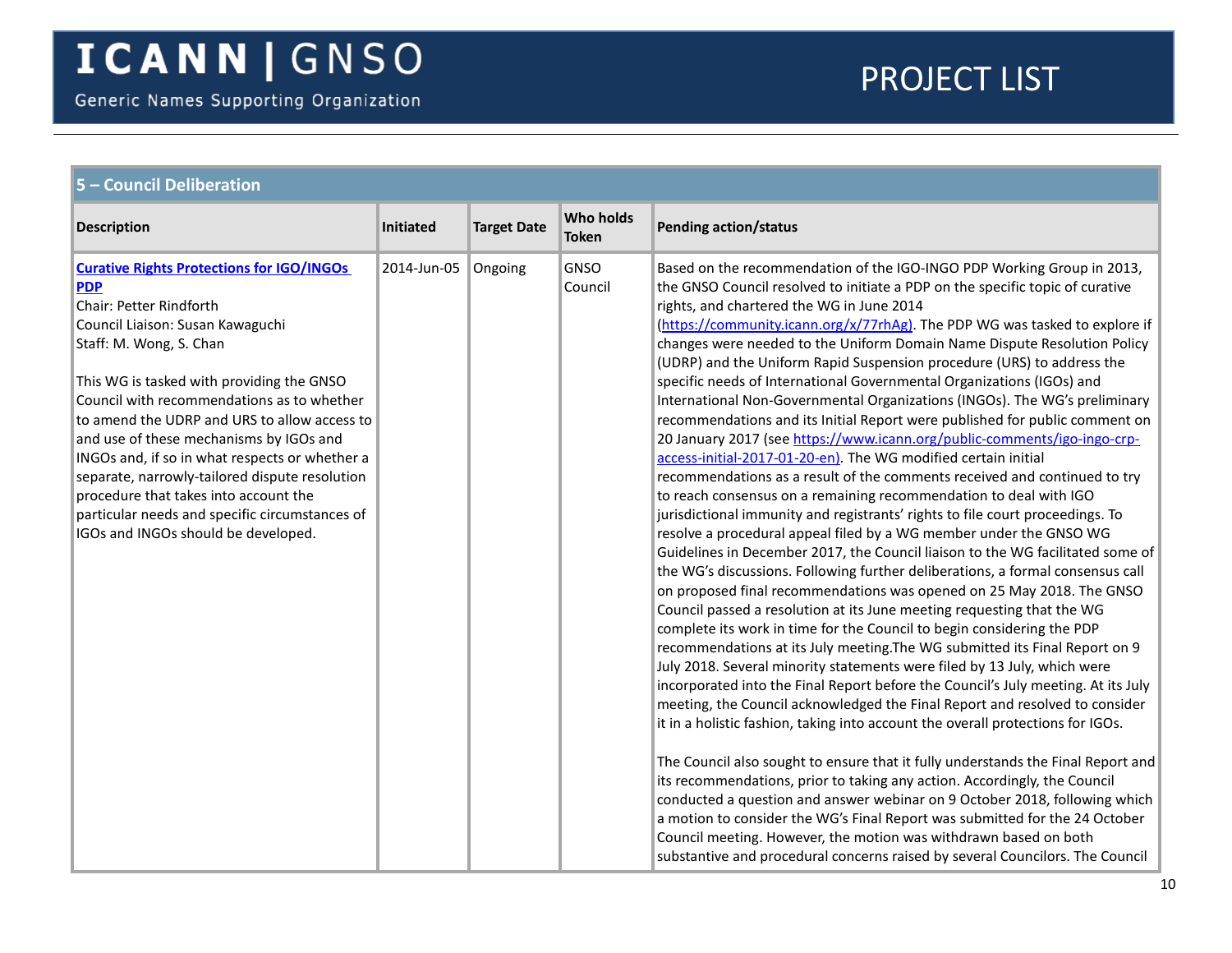Generic Names Supporting Organization

| $\blacksquare$ 5 – Council Deliberation |           |                    |                    |                                                                                                                                              |  |  |
|-----------------------------------------|-----------|--------------------|--------------------|----------------------------------------------------------------------------------------------------------------------------------------------|--|--|
| <b>Description</b>                      | Initiated | <b>Target Date</b> | Who holds<br>Token | Pending action/status                                                                                                                        |  |  |
|                                         |           |                    |                    | is now expected to discuss its procedural options for moving forward while<br>addressing the concerns raised in the most appropriate manner. |  |  |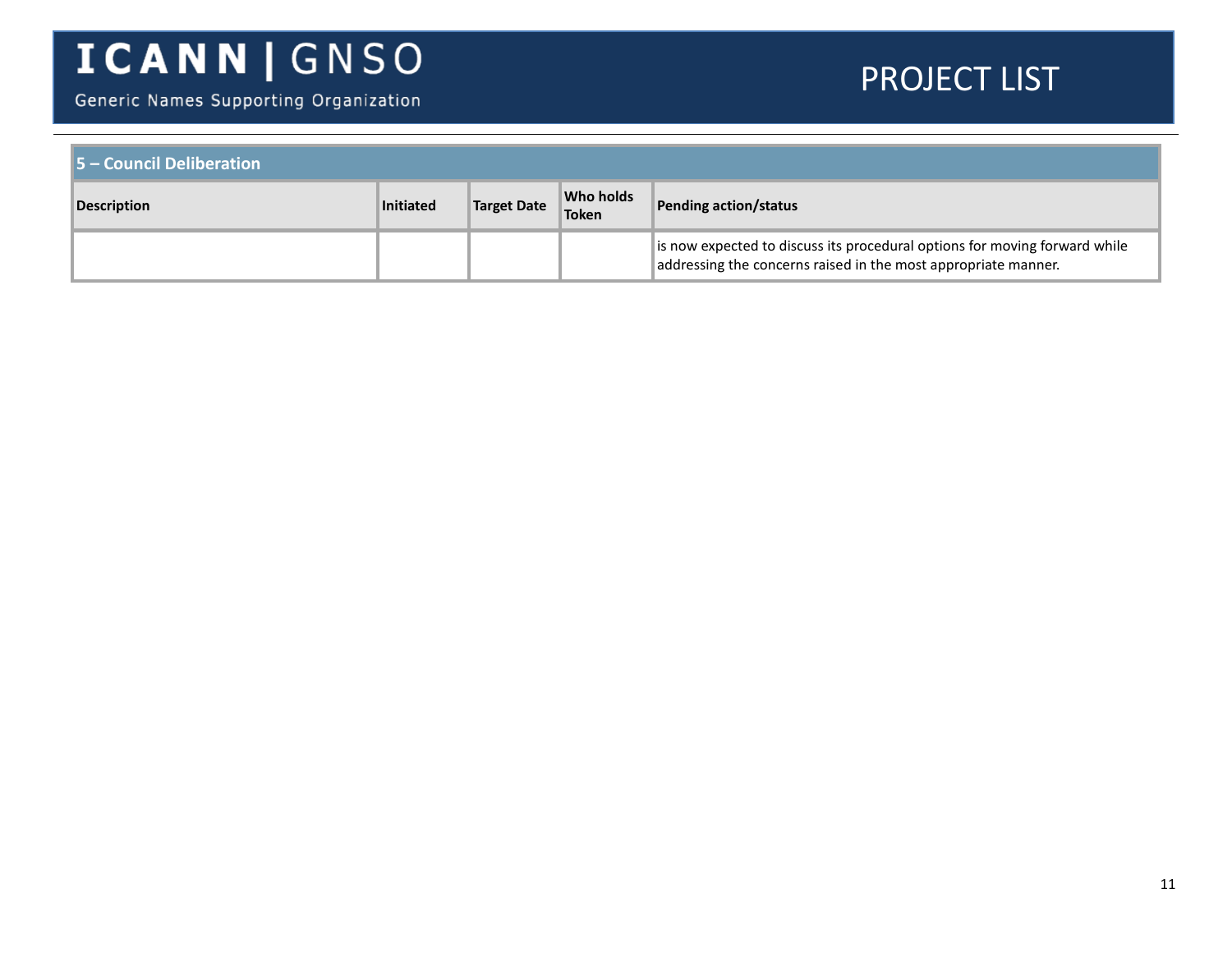Generic Names Supporting Organization

<span id="page-11-1"></span><span id="page-11-0"></span>

| 6 - Board Vote                                                                                                                                                                                                                                                                                                                                                                                                                                                               |                       |                    |                                  |                                                                                                                                                                                                                                                                                                                                                                                                                                                                                                                                                                                                                                                                                                                                                                                                                                                                                                                                                                                                                                                                                                                                                                                                                                                                                                                                                                                                                                                                                                                                                                                           |  |  |  |
|------------------------------------------------------------------------------------------------------------------------------------------------------------------------------------------------------------------------------------------------------------------------------------------------------------------------------------------------------------------------------------------------------------------------------------------------------------------------------|-----------------------|--------------------|----------------------------------|-------------------------------------------------------------------------------------------------------------------------------------------------------------------------------------------------------------------------------------------------------------------------------------------------------------------------------------------------------------------------------------------------------------------------------------------------------------------------------------------------------------------------------------------------------------------------------------------------------------------------------------------------------------------------------------------------------------------------------------------------------------------------------------------------------------------------------------------------------------------------------------------------------------------------------------------------------------------------------------------------------------------------------------------------------------------------------------------------------------------------------------------------------------------------------------------------------------------------------------------------------------------------------------------------------------------------------------------------------------------------------------------------------------------------------------------------------------------------------------------------------------------------------------------------------------------------------------------|--|--|--|
| <b>Description</b>                                                                                                                                                                                                                                                                                                                                                                                                                                                           | Initiated             | <b>Target Date</b> | <b>Who holds</b><br><b>Token</b> | <b>Pending action/status</b>                                                                                                                                                                                                                                                                                                                                                                                                                                                                                                                                                                                                                                                                                                                                                                                                                                                                                                                                                                                                                                                                                                                                                                                                                                                                                                                                                                                                                                                                                                                                                              |  |  |  |
| <b>Protection of International Organization</b><br><b>Names in All gTLDs PDP (Reconvened WG)</b><br><b>Chair: Thomas Rickert</b><br>Council liaison: Heather Forrest<br>Staff: M. Wong, B. Cobb<br>This reconvened WG is tasked with providing<br>the GNSO Council with policy recommendation<br>changes, if any, as it pertains to the protection<br>of the Red Cross National Society and<br>International Movement designations that are<br>inconsistent with GAC Advice. | 2017-May-03 2018-Dec- | 22                 | <b>Board</b>                     | At ICANN57 (Nov. 2016) in Hyderabad, the Board proposed that the GAC and<br>GNSO enter into a facilitated dialogue to try to resolve the outstanding issues<br>from the original PDP. Facilitated discussions took place at ICANN58 (Mar. 2017)<br>in Copenhagen and were moderated by former Board member Bruce Tonkin<br>based on a set of Problem Statements and Briefing Papers reviewed by the<br>parties. Following the facilitated discussions, the GNSO passed a resolution in<br>May 2017 requesting that the original PDP WG be reconvened using the<br>GNSO's policy amendment process concerning a limited set of Red Cross<br>names.<br>The reconvened WG reached agreement on the international legal basis for<br>protecting specific Red Cross National Society names as well as a set of<br>principles governing the inclusion of specific common and usual names for<br>each Society. These were based on a list compiled by RCRC representatives that<br>is intended to be the definitive, finite and specific list of permitted names and<br>variants. The WG's recommendations were published for public comment and<br>the WG updated its final report following a full review of all input received. The<br>Final Report was submitted to the GNSO Council on 6 August 2018.<br>At its September meeting, the Council voted unanimously to approve all the<br>WG's recommendations. The Council approved the transmition of the requisite<br>GNSO Council Recommendations Report to the ICANN Board via the consent<br>agenda on its October 2018 Council meeting. |  |  |  |
| <b>Cross Community Working Group on</b><br><b>Enhancing ICANN Accountability</b><br>Co-Chairs: Jordan Carter (ccNSO), Thomas<br>Rickert (GNSO), Tijani Ben Jemaa (ALAC)<br>Staff: B. Turcotte<br>This CCWG is expected to deliver proposals that<br>would enhance ICANN's accountability towards<br>all stakeholders. In Work Stream 1, it identified                                                                                                                        | 2016-Jun-26           | Sept 2018          | Board                            | The CCWG-WS2 commenced work on Work Stream 2 (WS2) at ICANN56 (June<br>2016). It is addressing the remaining nine issues that were deferred from WS1<br>(i.e. Diversity, Guidelines for Good Faith Conduct, Human Rights, Jurisdiction,<br>Ombudsman, Reviewing the Cooperative Engagement Process (CEP), SO/AC<br>Accountability, Staff Accountability, and Transparency). The CCWG has<br>submitted its final report for public comment, which closed on 11 May 2018.<br>The CCWG-WS2 submitted its Final Report to the Chartering Organizations in<br>July 2018. The GNSO Council adopted the Final Report for adoption at its<br>September 2018 meeting with both the WS2 CCWG and the ICANN Board being                                                                                                                                                                                                                                                                                                                                                                                                                                                                                                                                                                                                                                                                                                                                                                                                                                                                              |  |  |  |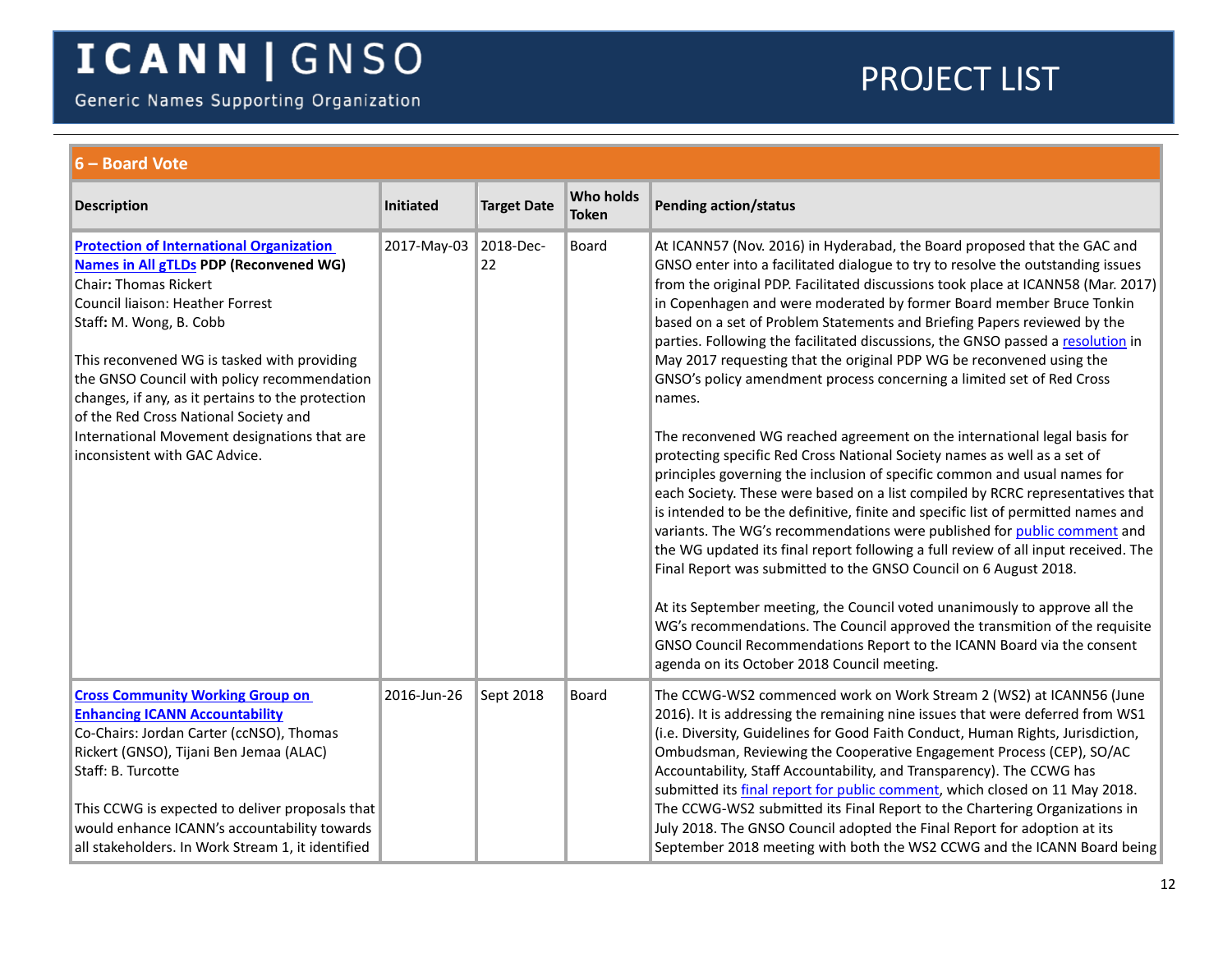Generic Names Supporting Organization

<span id="page-12-0"></span>

| 6 - Board Vote                                                                                                                                                                                                                                                                                                                                                                                           |                  |                    |                           |                                                                                                                                                                                                                                                                                                                                                                                                                                                                                                                                                                                                                                                                                                                                                                                                                                                                                                                                                                                                                                                                                                                                                                                                                                                                                                                       |  |  |
|----------------------------------------------------------------------------------------------------------------------------------------------------------------------------------------------------------------------------------------------------------------------------------------------------------------------------------------------------------------------------------------------------------|------------------|--------------------|---------------------------|-----------------------------------------------------------------------------------------------------------------------------------------------------------------------------------------------------------------------------------------------------------------------------------------------------------------------------------------------------------------------------------------------------------------------------------------------------------------------------------------------------------------------------------------------------------------------------------------------------------------------------------------------------------------------------------------------------------------------------------------------------------------------------------------------------------------------------------------------------------------------------------------------------------------------------------------------------------------------------------------------------------------------------------------------------------------------------------------------------------------------------------------------------------------------------------------------------------------------------------------------------------------------------------------------------------------------|--|--|
| <b>Description</b>                                                                                                                                                                                                                                                                                                                                                                                       | <b>Initiated</b> | <b>Target Date</b> | Who holds<br><b>Token</b> | <b>Pending action/status</b>                                                                                                                                                                                                                                                                                                                                                                                                                                                                                                                                                                                                                                                                                                                                                                                                                                                                                                                                                                                                                                                                                                                                                                                                                                                                                          |  |  |
| those mechanisms that must be in place or<br>committed to before the IANA Stewardship<br>Transition occurs. Currently, in Work Stream 2 it<br>is considering those mechanisms for which a<br>timeline for implementation extends beyond<br>the IANA Stewardship Transition.                                                                                                                              |                  |                    |                           | notified. On 9 November, the CCWG-WS2 leadership confirmed that all six<br>chartering organizations adopted the Final Report. Please note that the GAC<br>approval included the following statement with regards to the Jurisdiction<br>recommendations:<br>"The GAC is not in a position to approve or reject the recommendations on<br>jurisdiction. Some GAC members support the recommendations. Other GAC<br>members consider that they fall short of the objectives envisaged for Work<br>Stream 2 and only partly mitigate the risks associated with ICANN's subjection<br>to US jurisdiction. The reasons why these members object to approving the<br>recommendations are documented in the dissenting statement submitted to<br>the CCWG by Brazil."<br>The Final Report has now been submitted to the ICANN Board for their<br>consideration.                                                                                                                                                                                                                                                                                                                                                                                                                                                              |  |  |
| <b>GNSO Review Working Group</b><br>Chair: Jennifer Wolfe<br>Vice-Chair: Wolf-Ulrich Knoben<br>Council Liaison: Rafik Dammak<br>Staff: J. Hedlund, E. Barabas<br>This WG was tasked to develop an<br>implementation plan for the GNSO Review<br>recommendations<br>(http://gnso.icann.org/en/drafts/review-<br>feasibility-prioritization-25feb16-en.pdf) which<br>have been adopted by the ICANN Board. | 2016-Jul-21      | Ongoing            | Council                   | The GNSO Council adopted the WG Charter<br>(http://gnso.icann.org/en/drafts/gnso-review-charter-11jul16-en.pdf) during<br>its meeting on 21 July 2016. The Working Group delivered its proposed<br>implementation plan for the Board-adopted GNSO Review recommendations to<br>the GNSO Council on 21 November (https://gnso.icann.org/en/drafts/review-<br>implementation-recommendations-plan-21nov16-en.pdf) On 15 December the<br>GNSO Council unanimously approved the proposed plan. The Board's<br>Organizational Effectiveness Committee (OEC) reviewed the plan and<br>recommended it to the Board for adoption. The Board accepted the<br>recommendations at its 3 February 2017 meeting, and requested that the<br>Working Group provide updates to the OEC every six months through<br>implementation. The Working Group submitted an update on its<br>implementation progress to the OEC of the ICANN Board and to the GNSO<br>Council at ICANN60 (Oct. 2017) in which it agreed by full consensus that all<br>recommendations for Phase 1 and Phase 2 have been implemented. The<br>Working Group is meeting bi-weekly and has nearly completed work on Phase<br>3 recommendations. The Working Group provided a written update to the<br>GNSO Council prior to ICANN61 (Mar. 2018) and in May 2018. An |  |  |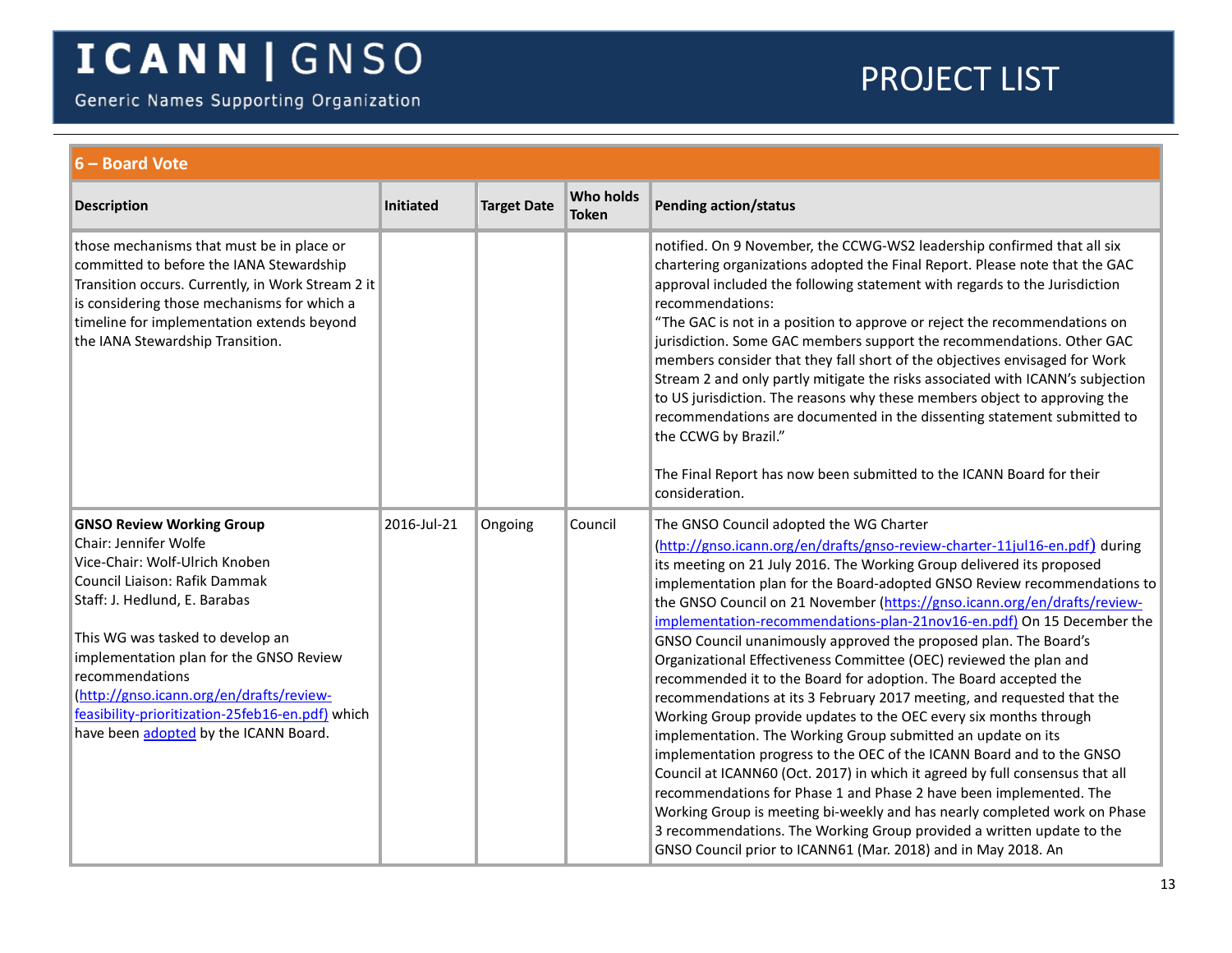Generic Names Supporting Organization

<span id="page-13-0"></span>

| 6 - Board Vote                                                                                                                                                                                                                                                                                                                                                                                                                                                                                                                                                                                                                                                                                                                              |             |                    |                           |                                                                                                                                                                                                                                                                                                                                                                                                                                                                                                                                                                                                                                                                                                                                                                                                                                                                                                                                                                                                                                                                                                                                                                                                                                                                                                                                                                                                                                                                                                                                                                                                                    |  |  |
|---------------------------------------------------------------------------------------------------------------------------------------------------------------------------------------------------------------------------------------------------------------------------------------------------------------------------------------------------------------------------------------------------------------------------------------------------------------------------------------------------------------------------------------------------------------------------------------------------------------------------------------------------------------------------------------------------------------------------------------------|-------------|--------------------|---------------------------|--------------------------------------------------------------------------------------------------------------------------------------------------------------------------------------------------------------------------------------------------------------------------------------------------------------------------------------------------------------------------------------------------------------------------------------------------------------------------------------------------------------------------------------------------------------------------------------------------------------------------------------------------------------------------------------------------------------------------------------------------------------------------------------------------------------------------------------------------------------------------------------------------------------------------------------------------------------------------------------------------------------------------------------------------------------------------------------------------------------------------------------------------------------------------------------------------------------------------------------------------------------------------------------------------------------------------------------------------------------------------------------------------------------------------------------------------------------------------------------------------------------------------------------------------------------------------------------------------------------------|--|--|
| <b>Description</b>                                                                                                                                                                                                                                                                                                                                                                                                                                                                                                                                                                                                                                                                                                                          | Initiated   | <b>Target Date</b> | Who holds<br><b>Token</b> | <b>Pending action/status</b>                                                                                                                                                                                                                                                                                                                                                                                                                                                                                                                                                                                                                                                                                                                                                                                                                                                                                                                                                                                                                                                                                                                                                                                                                                                                                                                                                                                                                                                                                                                                                                                       |  |  |
|                                                                                                                                                                                                                                                                                                                                                                                                                                                                                                                                                                                                                                                                                                                                             |             |                    |                           | implementation progress report was sent to the OEC and the GNSO Council at<br>ICANN62 (June 2018). The GNSO Review Working Group has since agreed by<br>full consensus that all recommendations have been implemented. The Working<br>Group provided its Implementation Final Report and a draft motion for GNSO<br>Council consideration at its meeting on 16 August 2018. The GNSO Council<br>approved the motion to adopt the Final Report on 16 August, after which staff<br>provided the Final Report to the OEC for consideration.                                                                                                                                                                                                                                                                                                                                                                                                                                                                                                                                                                                                                                                                                                                                                                                                                                                                                                                                                                                                                                                                           |  |  |
| <b>Protection of International Organization</b><br><b>Names in All gTLDs PDP</b><br><b>Chair: Thomas Rickert</b><br>Council liaison: Keith Drazek<br>Staff: M. Wong, S. Chan, B. Cobb<br>This WG was tasked to provide the GNSO<br>Council with policy recommendations as to<br>whether there is a need for special protections<br>at the top and second level in all gTLDs for the<br>names and acronyms of International<br>Governmental Organizations (IGOs) and<br>international non-governmental organizations<br>(INGOs) receiving protections under treaties<br>and statutes under multiple jurisdictions,<br>specifically including the Red Cross/Red<br>Crescent Movement (RCRC) and the<br>International Olympic Committee (IOC). | 2012-Apr-12 | Ongoing            | Board/<br>Council         | In April 2014 the Board voted to adopt those of the GNSO's recommendations,<br>approved unanimously by the GNSO Council in November 2013, that are not<br>inconsistent with GAC advice received on the topic<br>(http://www.icann.org/en/groups/board/documents/resolutions-30apr14-<br>en.htm#2.a). An Implementation Review Team (IRT) was formed, led by Dennis<br>Chang of GDD, to implement those recommendations adopted by the Board.<br>The finalized Consensus Policy was announced in January 2018, with an<br>effective date of August 2018 for most aspects of the Policy.<br>For those policy recommendations that are inconsistent with GAC advice, the<br>Board passed a number of resolutions in 2013 and 2014 (see e.g.<br>https://www.icann.org/resources/board-material/resolutions-new-gtld-2013-<br>07-17-en#1.a) to temporarily reserve the Red Cross National Society names at<br>issue as well as the names and acronyms of the IGOs that appear on the list<br>provided by the GAC to ICANN in March 2013. These interim protections<br>remain in place until the differences between the GNSO recommendations and<br>the GAC advice are reconciled.<br>At ICANN57 (Nov. 2016) in Hyderabad, the Board proposed that the GAC and<br>GNSO enter into a facilitated dialogue to try to resolve the outstanding issues.<br>Facilitated discussions took place at ICANN58 (Mar. 2017) in Copenhagen and<br>were moderated by former Board member Bruce Tonkin based on a set of<br>Problem Statements and Briefing Papers reviewed by the parties.<br>Next steps on IGO acronyms protections: |  |  |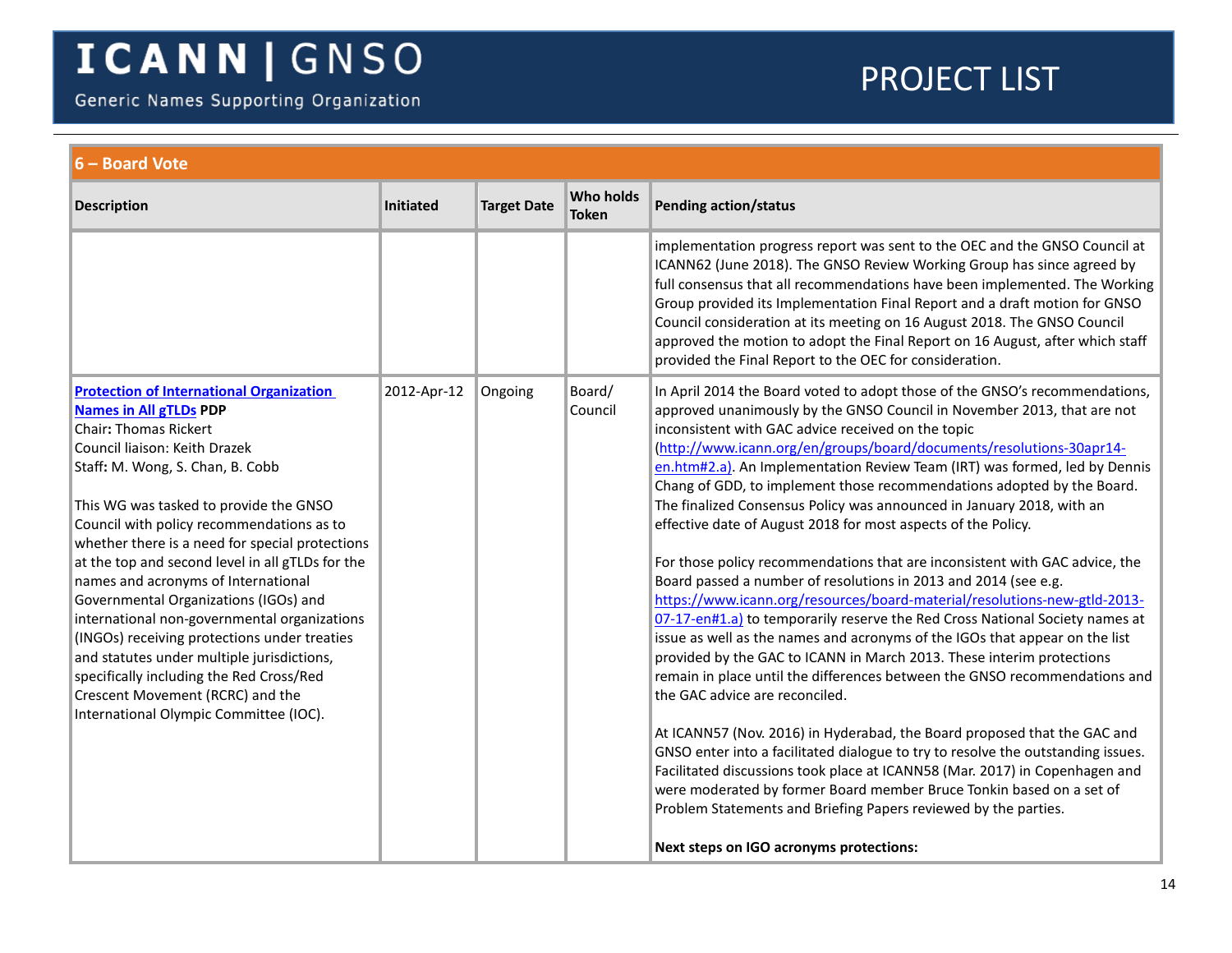Generic Names Supporting Organization

| $\vert\vert$ 6 – Board Vote |                  |                    |                           |                                                                                                                                                                                                                                                                   |
|-----------------------------|------------------|--------------------|---------------------------|-------------------------------------------------------------------------------------------------------------------------------------------------------------------------------------------------------------------------------------------------------------------|
| <b>Description</b>          | <b>Initiated</b> | <b>Target Date</b> | Who holds<br><b>Token</b> | Pending action/status                                                                                                                                                                                                                                             |
|                             |                  |                    |                           | Further discussions relating to possible next steps for protecting IGO acronyms<br>are expected to take place following the Council's decision as to how it plans to<br>address the concerns that have been raised regarding the IGO-INGO Curative<br>Rights PDP. |
|                             |                  |                    |                           | <b>Next steps on Red Cross names</b><br>See above (under Section 4: Working Group) for updates on the reconvened<br>PDP on this topic.                                                                                                                            |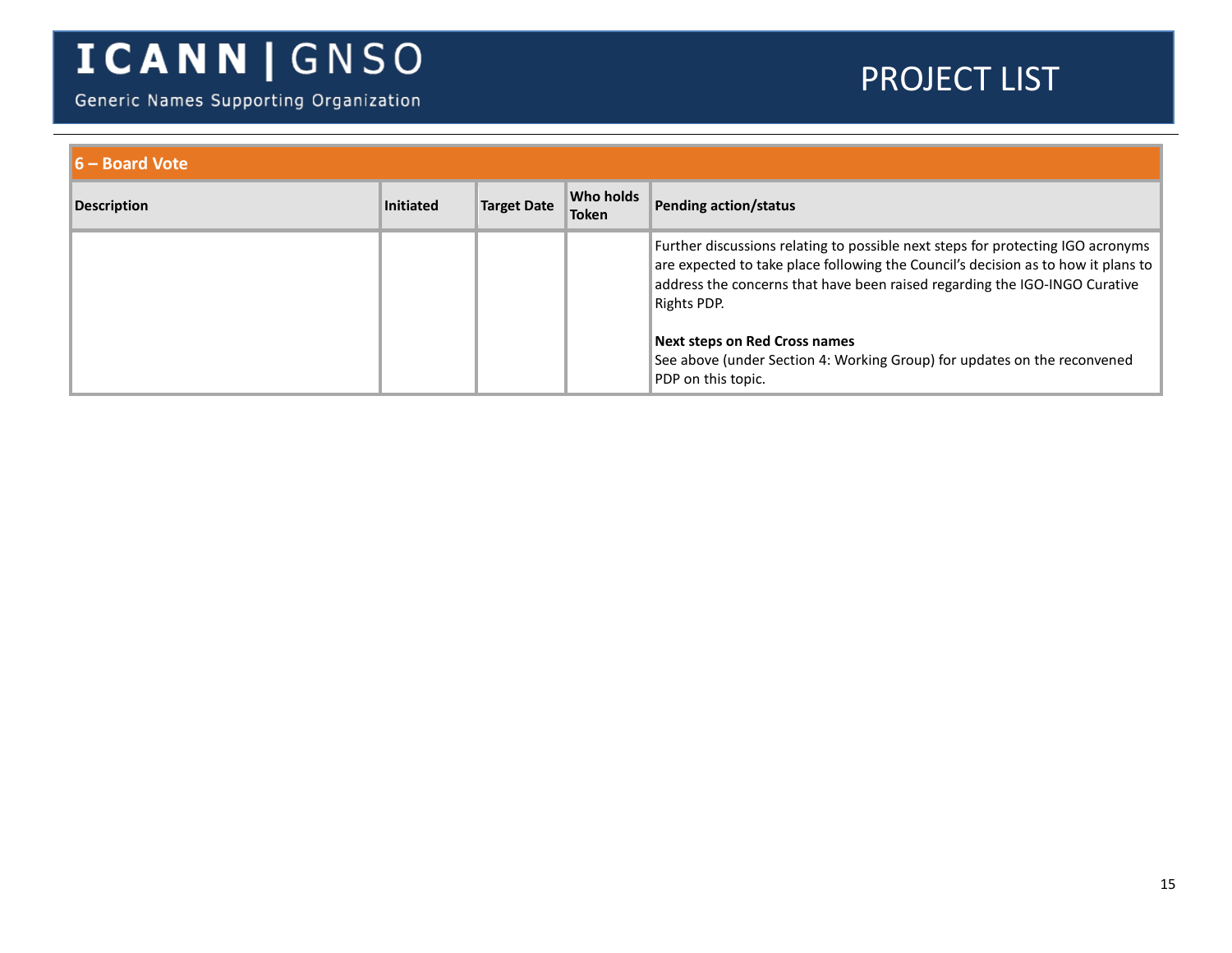Generic Names Supporting Organization

<span id="page-15-1"></span><span id="page-15-0"></span>

| ' – Implementation                                                                                                                                                                                                                                                                                                                                                                                                   |                           |                    |                                   |                                                                                                                                                                                                                                                                                                                                                                                                                                                                                                                                                                                                                                                                                                                                                                                                                                                                                                                                                                                                                                                                                                                                                                                                                                                                                                                                                                                                                                                                                        |  |  |  |
|----------------------------------------------------------------------------------------------------------------------------------------------------------------------------------------------------------------------------------------------------------------------------------------------------------------------------------------------------------------------------------------------------------------------|---------------------------|--------------------|-----------------------------------|----------------------------------------------------------------------------------------------------------------------------------------------------------------------------------------------------------------------------------------------------------------------------------------------------------------------------------------------------------------------------------------------------------------------------------------------------------------------------------------------------------------------------------------------------------------------------------------------------------------------------------------------------------------------------------------------------------------------------------------------------------------------------------------------------------------------------------------------------------------------------------------------------------------------------------------------------------------------------------------------------------------------------------------------------------------------------------------------------------------------------------------------------------------------------------------------------------------------------------------------------------------------------------------------------------------------------------------------------------------------------------------------------------------------------------------------------------------------------------------|--|--|--|
| <b>Description</b>                                                                                                                                                                                                                                                                                                                                                                                                   | Initiated                 | <b>Target Date</b> | Who holds<br><b>Token</b>         | <b>Pending action/status</b>                                                                                                                                                                                                                                                                                                                                                                                                                                                                                                                                                                                                                                                                                                                                                                                                                                                                                                                                                                                                                                                                                                                                                                                                                                                                                                                                                                                                                                                           |  |  |  |
| <b>Geo Regions Review Community-wide</b><br><b>Working Group</b><br>Chair: Cheryl Langdon-Orr (ccNSO/APRALO)<br>Staff: M. Wong<br>This Board-chartered cross community WG has<br>consulted with ICANN stakeholders regarding<br>the definition and applications of ICANN's<br>Geographic Regions.                                                                                                                    | 2008-Aug-<br>07           | 2018-Dec-30        | Staff                             | The Working Group completed its Final Report toward the end of 2015 and a<br>Public Comment forum conducted (see https://www.icann.org/public-<br>comments/geo-regions-2015-12-23-en). Following publication of the staff<br>report of public comments received on the Working Group's final proposals<br>(https://www.icann.org/en/system/files/files/report-comments-geo-regions-<br>13may16-en.pdf), the Board began its review of the recommendations. The<br>Board adopted the Final Report during its meeting on 25 October 2018 and<br>"directs the ICANN organization to implement those recommendations in a<br>manner that aligns with the Board's expectations as outlined in the mapping<br>document". See https://www.icann.org/resources/board-material/resolutions-<br>2018-10-25-en#2.b for further details.                                                                                                                                                                                                                                                                                                                                                                                                                                                                                                                                                                                                                                                           |  |  |  |
| <b>GNSO Rights &amp; Obligations under Revised</b><br><b>ICANN Bylaws Drafting Team (DT)</b><br><b>Recommendations</b><br>Chair: Steve DelBianco<br>Staff: M. Wong, J. Hedlund, M. Konings<br>This DT was created to work with ICANN staff<br>to identify the GNSO's new rights and<br>obligations under the revised ICANN Bylaws,<br>and to prepare an implementation plan for the<br>GNSO Council's consideration. | 2016-Jun-30   2019-Jan-31 |                    | Staff /<br><b>GNSO</b><br>Council | On 30 January 2018, the GNSO Council adopted the revised GNSO Operating<br>Procedures and recommended to the ICANN Board the modification of the<br>ICANN Bylaws to include a set of additional GNSO voting thresholds in relation<br>to the post-transition roles and responsibilities of the GNSO as a member of<br>the Empowered Community. The ICANN Board approved a resolution on 15<br>March 2018 at ICANN61 to direct staff to post the proposed additions to the<br>ICANN Bylaws for public comment. The 40-day public comment period closed<br>on 05 May 2018 and the ICANN Board adopted proposed additions based on<br>comments received during its meeting on 13 May. The requisite Empowered<br>Community process for a possible Rejection Action was initiated on 19 May. No<br>rejection petitions were received. As a result, the changes became effective<br>under the Bylaws on 21 June 2018.<br>Staff had circulated a follow up document on 17 May which outlines the<br>additional proposed steps to be taken to ensure preparedness as well as<br>facilitate the ability for the GNSO Council to act in relation to the new roles and<br>responsibilities outlined in the post-transition Bylaws, such as development of<br>templates and additional processes/procedures. In the meantime, staff is<br>developing templates and guidelines for the GNSO Council to review, and has<br>updated the gnso.icann.org website with the latest procedures and voting |  |  |  |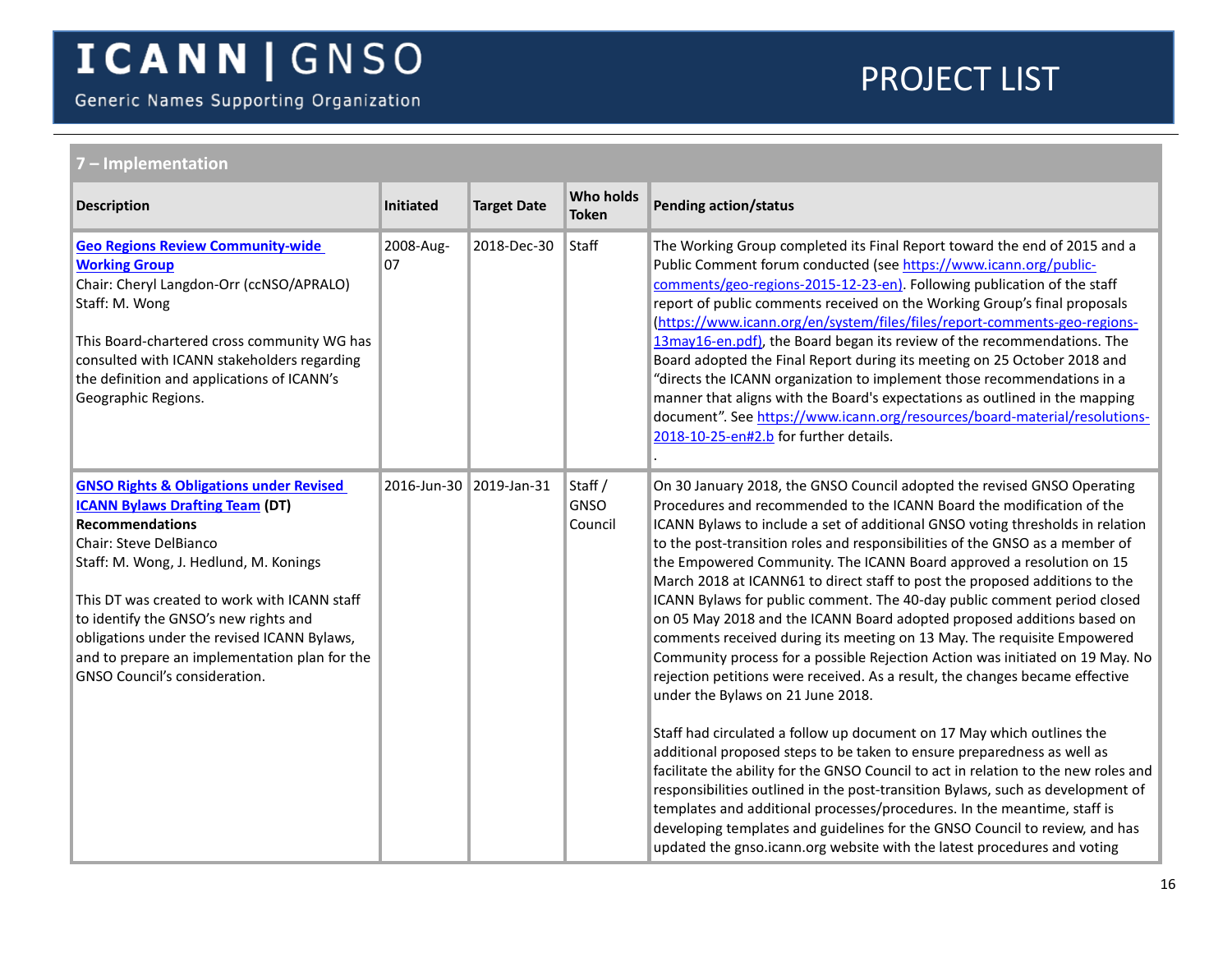Generic Names Supporting Organization

<span id="page-16-0"></span>

| 7 - Implementation                                                                                                                                                                                                                                                                                                                                                                                                                                                                                                                                                                                                                                                                                                                                                                                                                                                                                               |                  |                    |                                  |                                                                                                                                                                                                                                                                                                                                                                                                                                                                                                                                                                                                                                                                                                                                                                                                                                                                                                                                                                                                                                                                                                                                                                                                                                                                                                                                                                                                                                                                                                                                                                                                                                                                                                                                                                                                                                                                   |  |
|------------------------------------------------------------------------------------------------------------------------------------------------------------------------------------------------------------------------------------------------------------------------------------------------------------------------------------------------------------------------------------------------------------------------------------------------------------------------------------------------------------------------------------------------------------------------------------------------------------------------------------------------------------------------------------------------------------------------------------------------------------------------------------------------------------------------------------------------------------------------------------------------------------------|------------------|--------------------|----------------------------------|-------------------------------------------------------------------------------------------------------------------------------------------------------------------------------------------------------------------------------------------------------------------------------------------------------------------------------------------------------------------------------------------------------------------------------------------------------------------------------------------------------------------------------------------------------------------------------------------------------------------------------------------------------------------------------------------------------------------------------------------------------------------------------------------------------------------------------------------------------------------------------------------------------------------------------------------------------------------------------------------------------------------------------------------------------------------------------------------------------------------------------------------------------------------------------------------------------------------------------------------------------------------------------------------------------------------------------------------------------------------------------------------------------------------------------------------------------------------------------------------------------------------------------------------------------------------------------------------------------------------------------------------------------------------------------------------------------------------------------------------------------------------------------------------------------------------------------------------------------------------|--|
| <b>Description</b>                                                                                                                                                                                                                                                                                                                                                                                                                                                                                                                                                                                                                                                                                                                                                                                                                                                                                               | <b>Initiated</b> | <b>Target Date</b> | <b>Who holds</b><br><b>Token</b> | <b>Pending action/status</b>                                                                                                                                                                                                                                                                                                                                                                                                                                                                                                                                                                                                                                                                                                                                                                                                                                                                                                                                                                                                                                                                                                                                                                                                                                                                                                                                                                                                                                                                                                                                                                                                                                                                                                                                                                                                                                      |  |
|                                                                                                                                                                                                                                                                                                                                                                                                                                                                                                                                                                                                                                                                                                                                                                                                                                                                                                                  |                  |                    |                                  | thresholds: See: https://gnso.icann.org/en/council/procedures. Staff provided a<br>status update during part II of the GNSO Council meeting on 24 October 2018<br>and is expected to launch a call for volunteers shortly to work on the<br>outstanding items identified                                                                                                                                                                                                                                                                                                                                                                                                                                                                                                                                                                                                                                                                                                                                                                                                                                                                                                                                                                                                                                                                                                                                                                                                                                                                                                                                                                                                                                                                                                                                                                                          |  |
| <b>Privacy &amp; Proxy Services Accreditation Issues</b><br><b>PDP Recommendations</b><br>Council Liaison: Darcy Southwell<br>IRT Support Staff: Amy Bivins (GDD)<br>The Registrar Accreditation Agreement (RAA),<br>the contract governing the relationship<br>between ICANN and accredited registrars, has<br>been in place since 2001. The Board initiated<br>negotiations for a new RAA in October 2011,<br>and requested an Issue Report from the GNSO<br>at the same time. The final version of the new<br>RAA was approved by the Board in June 2013,<br>thereby signifying that the RAA negotiations<br>were concluded. Per the Board's 2011 request,<br>the remaining issues, which were identified as<br>those relating to privacy & proxy services and<br>their accreditation, were examined in a PDP.<br>This IRT was formed to implement the PDP<br>recommendations approved by the ICANN<br>Board. | 2009-May-<br>21  | Ongoing            | Staff/IRT                        | The WG's Final Report was sent to the GNSO Council on 8 December 2015 and<br>in January 2016, the GNSO Council voted unanimously to approve all the WG's<br>final recommendations<br>(https://gnso.icann.org/en/council/resolutions#201601). In May 2016, the<br>Board acknowledged receipt of the PDP recommendations and requested<br>additional time to allow for possible timely GAC input. The GAC issued advice<br>via its Helsinki Communique requesting that its concerns be addressed during<br>implementation to the extent feasible. On 9 August 2016, the Board adopted<br>the PDP recommendations (https://www.icann.org/resources/board-<br>material/resolutions-2016-08-09-en#2.e). An IRT was formed and is being led<br>by Amy Bivins of GDD.<br>The IRT has discussed a draft framework developed by the GAC's Public Safety<br>Working Group (PSWG) in relation to privacy and proxy services' handling of<br>law enforcement requests, a draft accreditation agreement and related<br>specifications. The Registrars Stakeholder Group asked ICANN organization to<br>consider pausing the IRT work in view of the impact of the General Data<br>Protection Regulation (GDPR). ICANN organization responded that it believes<br>the public comment proceeding can still be conducted while the GDPR review<br>is ongoing, as the IRT's work was nearly complete. The IRT received and<br>reviewed the outcome of a legal review of possible GDPR implications on the<br>policy recommendations. More recently, however, and in view of ongoing<br>community discussions over GDPR compliance and the evolving legal landscape<br>for data privacy, further IRT work has been slowed pending greater clarity from<br>the ongoing community work.<br>IRTP-C:<br>At the request of the Registrars' Stakeholder Group, which raised a substantive |  |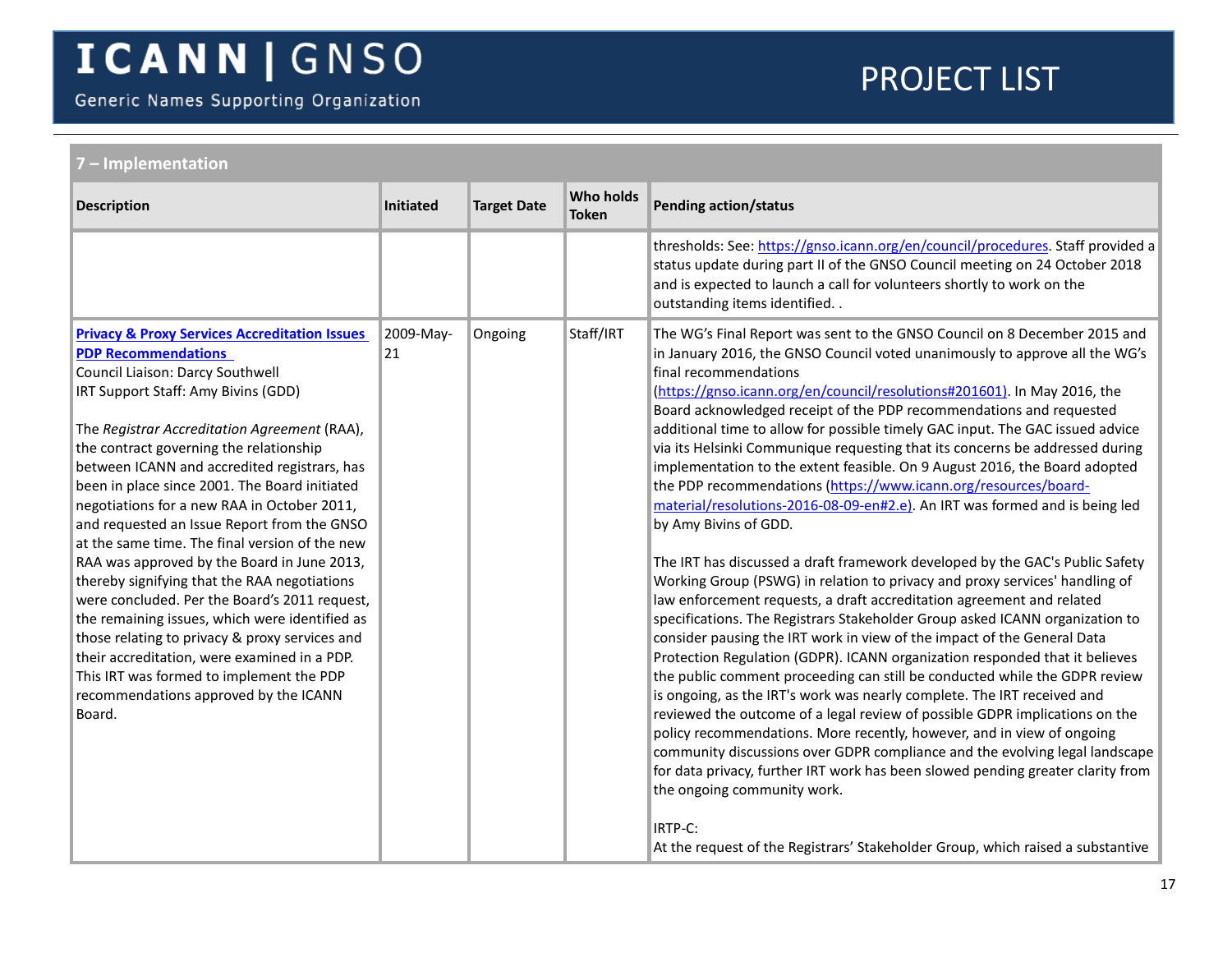Generic Names Supporting Organization

<span id="page-17-0"></span>

| - Implementation                                                                                                                                                                              |                     |                    |                                  |                                                                                                                                                                                                                                                                                                                                                                                                                                                                                                                                                                                                                                                                                                                                                                                                                                                                                                                                                                                                                                                                                                                                                                                                                                                                                                                                                                                                                                                                                                                                                                                                                                                                                        |  |  |
|-----------------------------------------------------------------------------------------------------------------------------------------------------------------------------------------------|---------------------|--------------------|----------------------------------|----------------------------------------------------------------------------------------------------------------------------------------------------------------------------------------------------------------------------------------------------------------------------------------------------------------------------------------------------------------------------------------------------------------------------------------------------------------------------------------------------------------------------------------------------------------------------------------------------------------------------------------------------------------------------------------------------------------------------------------------------------------------------------------------------------------------------------------------------------------------------------------------------------------------------------------------------------------------------------------------------------------------------------------------------------------------------------------------------------------------------------------------------------------------------------------------------------------------------------------------------------------------------------------------------------------------------------------------------------------------------------------------------------------------------------------------------------------------------------------------------------------------------------------------------------------------------------------------------------------------------------------------------------------------------------------|--|--|
| <b>Description</b>                                                                                                                                                                            | <b>Initiated</b>    | <b>Target Date</b> | <b>Who holds</b><br><b>Token</b> | <b>Pending action/status</b>                                                                                                                                                                                                                                                                                                                                                                                                                                                                                                                                                                                                                                                                                                                                                                                                                                                                                                                                                                                                                                                                                                                                                                                                                                                                                                                                                                                                                                                                                                                                                                                                                                                           |  |  |
|                                                                                                                                                                                               |                     |                    |                                  | concern regarding the application of IRTP-C to privacy and proxy services, the<br>GNSO Council wrote to the ICANN Board to recommend that the matter be<br>referred to the PPSAI IRT for consideration before the Policy effective date<br>(https://gnso.icann.org/en/correspondence/bladel-to-crocker-01dec16-<br>en.pdf). The Board responded on 21 December 2016 to note that it is reviewing<br>the Council's request and in the interim directing that ICANN Compliance defer<br>enforcement of the issue (https://gnso.icann.org/en/correspondence/crocker-<br>to-bladel-21dec16-en.pdf). On 3 February 2017, the Board passed a resolution<br>confirming its instructions regarding deferral of Compliance enforcement and<br>declaring its intention of further discussing the concerns raised by the GNSO<br>Council at a subsequent meeting.  On 16 March 2017, the Board passed a<br>resolution directing the ICANN CEO to instruct ICANN staff to work with the<br>Registrars' Stakeholder Group and other interested parties to determine the<br>appropriate path forward.<br>Per the GNSO Council's motion of 30 November 2017, the PPSAI IRT will<br>consider the issue of privacy/proxy registrations and IRTP Part C as outlined in<br>the annex to the GNSO Council letter<br>(see https://gnso.icann.org/en/correspondence/bladel-to-crocker-01dec16-<br>en.pdf) and put forward recommendations for implementation that are<br>consistent with the IRTP Part C policy recommendations as well as the PPSAI<br>policy recommendations. The IRT is expected to undertake this work only after<br>the it closes its expected comment period on its initial documents. |  |  |
| <b>Translation/Transliteration of</b><br><b>Internationalized Registration Data PDP</b><br><b>Recommendations</b><br>Council Liaison: Rubens Kuhl<br>IRT Support Staff: Brian Aitchison (GDD) | 2012-Oct-17 Ongoing |                    | Staff/IRT                        | On 28 September 2015 the ICANN Board approved the adoption of all seven<br>recommendations contained in the Final Report from the PDP Working Group<br>(https://www.icann.org/resources/board-material/resolutions-2015-09-28-en).<br>An Implementation Review Team (IRT) was formed and a draft implementation<br>plan shared with the IRT, which met for its first meeting on 19 July 2016.                                                                                                                                                                                                                                                                                                                                                                                                                                                                                                                                                                                                                                                                                                                                                                                                                                                                                                                                                                                                                                                                                                                                                                                                                                                                                          |  |  |
| The PDP addressed two primary issues:<br>Whether it is desirable to translate<br>1 <sup>1</sup><br>contact information to a single                                                            |                     |                    |                                  | As of November 2016, the IRT is engaged in discussions around language and<br>script tags, which appear to be a minimum requirement to meet the standards<br>set by the PDP recommendations.                                                                                                                                                                                                                                                                                                                                                                                                                                                                                                                                                                                                                                                                                                                                                                                                                                                                                                                                                                                                                                                                                                                                                                                                                                                                                                                                                                                                                                                                                           |  |  |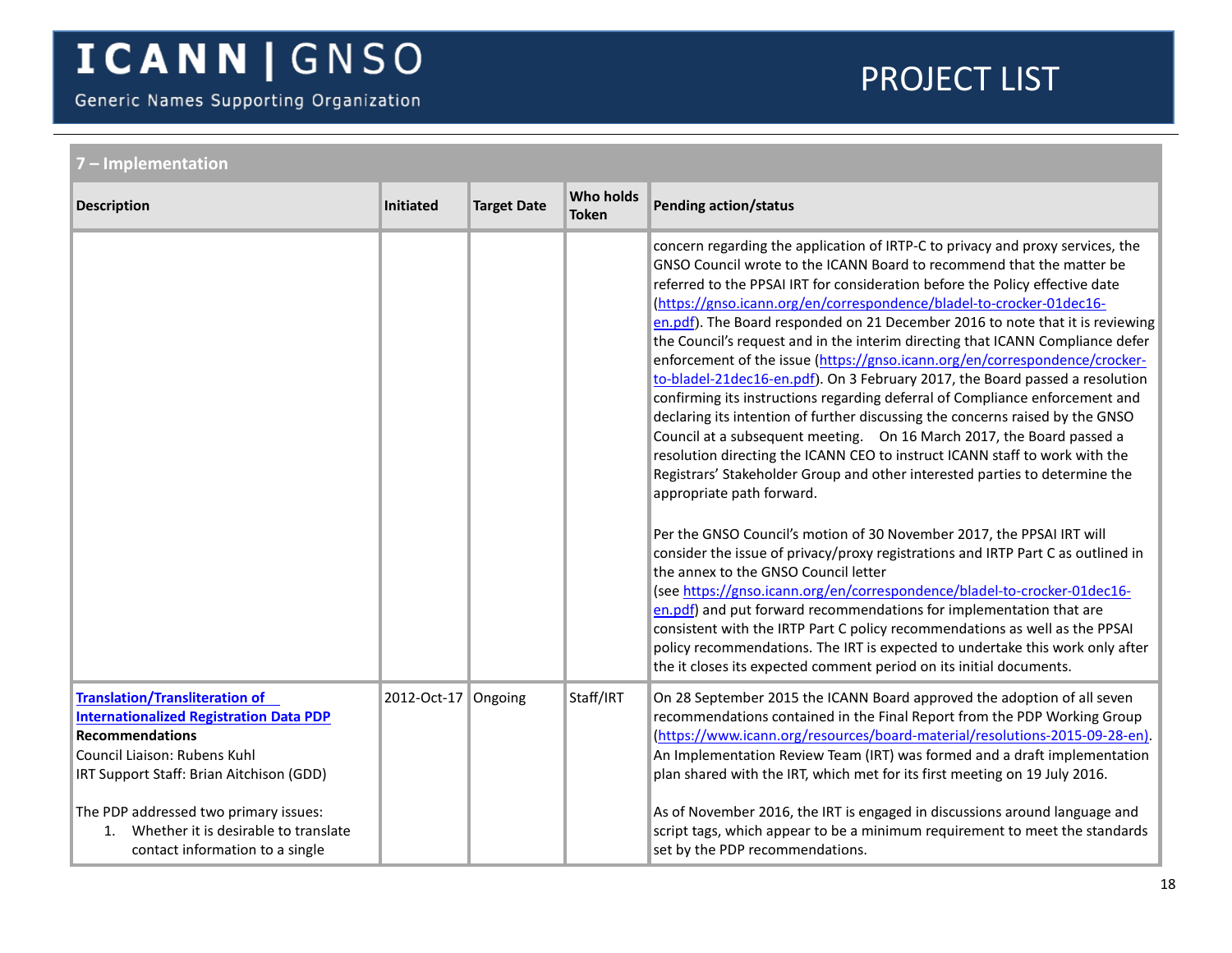Generic Names Supporting Organization

<span id="page-18-0"></span>

| '-Implementation                                                                                                                                                                                                                                                                                                                                                                       |                 |                    |                                  |                                                                                                                                                                                                                                                                                                                                                                                                                                                                                                                                                                                                                                                                                                                                                                                                                                                                                                                                                                                                                                                                                                                                                                                                                                                                                                                                              |  |  |
|----------------------------------------------------------------------------------------------------------------------------------------------------------------------------------------------------------------------------------------------------------------------------------------------------------------------------------------------------------------------------------------|-----------------|--------------------|----------------------------------|----------------------------------------------------------------------------------------------------------------------------------------------------------------------------------------------------------------------------------------------------------------------------------------------------------------------------------------------------------------------------------------------------------------------------------------------------------------------------------------------------------------------------------------------------------------------------------------------------------------------------------------------------------------------------------------------------------------------------------------------------------------------------------------------------------------------------------------------------------------------------------------------------------------------------------------------------------------------------------------------------------------------------------------------------------------------------------------------------------------------------------------------------------------------------------------------------------------------------------------------------------------------------------------------------------------------------------------------|--|--|
| <b>Description</b>                                                                                                                                                                                                                                                                                                                                                                     | Initiated       | <b>Target Date</b> | <b>Who holds</b><br><b>Token</b> | <b>Pending action/status</b>                                                                                                                                                                                                                                                                                                                                                                                                                                                                                                                                                                                                                                                                                                                                                                                                                                                                                                                                                                                                                                                                                                                                                                                                                                                                                                                 |  |  |
| common language or transliterate<br>contact information to a single<br>common script; and<br>Who should bear the burden<br>2.<br>translating contact information to a<br>single common language or<br>transliterating contact information to<br>a single common script?<br>This IRT was formed to implement the final<br>PDP recommendations as approved by the<br><b>ICANN Board.</b> |                 |                    |                                  | The IRT held its 12th call on 8 June 2017. The team continues to discuss the<br>details of implementing language and script tags. The team discussed the<br>merits of submitting a set of questions on the T/T Recommendations to the<br>GNSO Council for clarification and input. After discussing, they came to the<br>conclusion that it would be better to seek the input of those involved in the T/T<br>PDP Working Group and potentially certain Stakeholder Groups on those<br>questions before considering GNSO Council input. The questions focus on<br>whether the T/T recommendations mandate that ALL new registration data be<br>tagged with the languages and scripts in use by a registrant, how the<br>implementation should ultimately be carried out (eg: Should the<br>implementation date be coordinated with the operationalization of RDAP?<br>Should it be "pilot tested" along with RDAP? Should it be referred to the Next<br>Gen RDS PDP?). Once the above questions are answered, a policy language<br>document will be developed for IRT review and eventually public comment.<br>The timeline for the implementation of the T/T Recommendations is now<br>indeterminate due to the indeterminate nature of the RDAP roll-out, which is<br>the minimum requirement to implement the T/T policy recommendations. |  |  |
| <b>Thick WHOIS PDP Recommendations</b><br>Council Liaison: Susan Kawaguchi<br>IRT Support Staff: Dennis Chang (GDD)<br>This IRT was formed to work with ICANN staff<br>on the implementation of the GNSO's policy<br>recommendation to require Thick Whois for all<br>gTLD registries, as approved by the ICANN<br>Board.                                                              | 2012-Mar-<br>14 | 2019-Feb-01        | IRT / Staff /<br>Council         | The ICANN Board approved the GNSO recommendations on Thick Whois at its<br>meeting on 7 February 2014<br>(http://www.icann.org/en/groups/board/documents/resolutions-07feb14-<br>en.htm). An IRT was formed and various impact assessments and<br>implementation proposals have been discussed with the IRT in the two<br>decoupled work streams, corresponding to the two expected outcomes in the<br>PDP Recommendations.<br>The work streams have resulted in two policies and published on 1 February<br>2017: 1) Thick Whois Consensus Policy Requiring Consistent Labeling and<br>Display of RDDS (WHOIS) Output for All gTLDs and 2) the Proposed<br>Implementation of GNSO Thick RDDS (WHOIS) Transition Policy for .COM, .NET<br>and .JOBS.                                                                                                                                                                                                                                                                                                                                                                                                                                                                                                                                                                                         |  |  |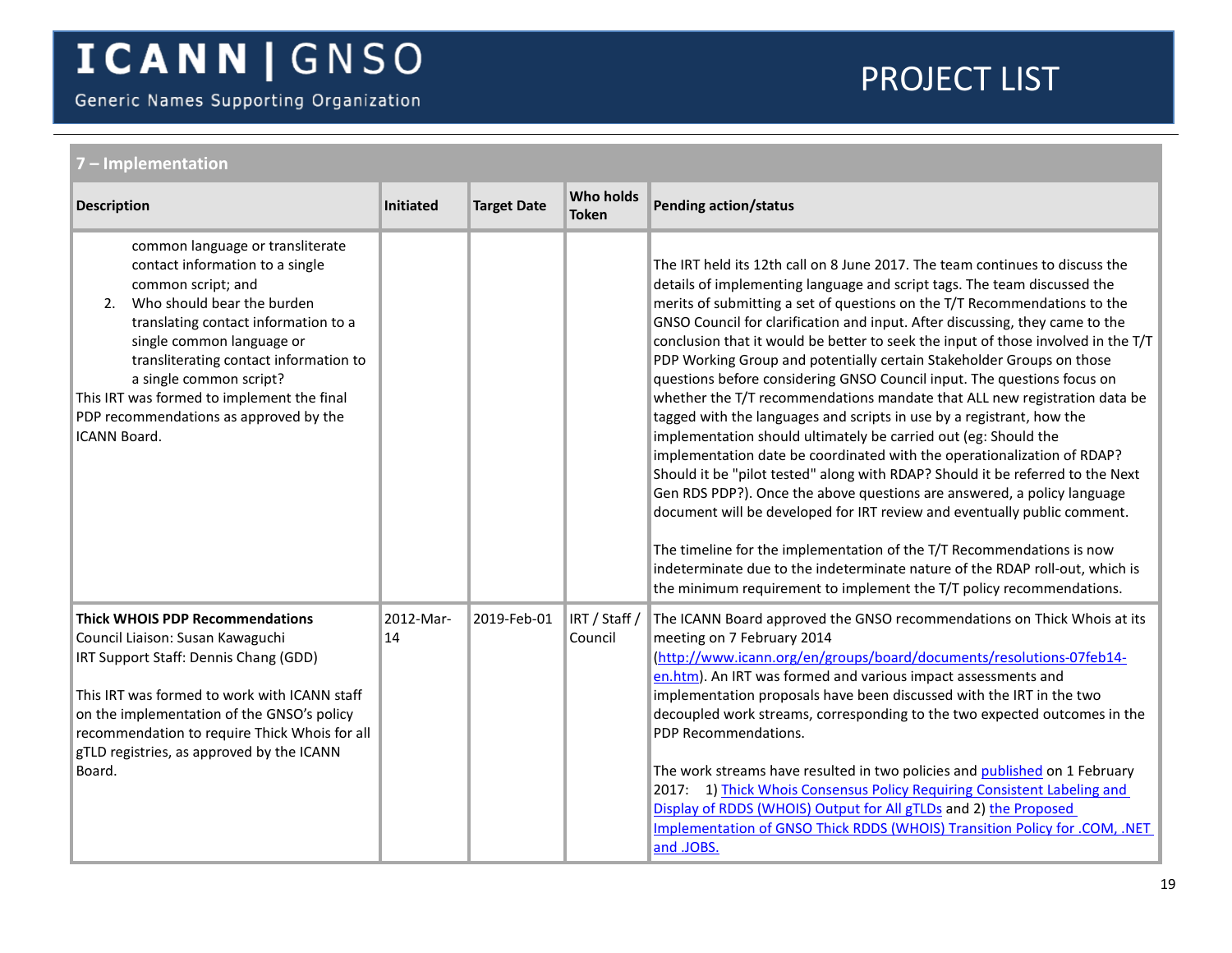Generic Names Supporting Organization

| 7 - Implementation |                  |                    |                           |                                                                                                                                                                                                                                                                                                                                                                                                                                                                                                                                                                                                                                                                                                                                                                                                                                                                                                                                                                                   |
|--------------------|------------------|--------------------|---------------------------|-----------------------------------------------------------------------------------------------------------------------------------------------------------------------------------------------------------------------------------------------------------------------------------------------------------------------------------------------------------------------------------------------------------------------------------------------------------------------------------------------------------------------------------------------------------------------------------------------------------------------------------------------------------------------------------------------------------------------------------------------------------------------------------------------------------------------------------------------------------------------------------------------------------------------------------------------------------------------------------|
| <b>Description</b> | <b>Initiated</b> | <b>Target Date</b> | Who holds<br><b>Token</b> | <b>Pending action/status</b>                                                                                                                                                                                                                                                                                                                                                                                                                                                                                                                                                                                                                                                                                                                                                                                                                                                                                                                                                      |
|                    |                  |                    |                           | The Consistent Labelling and Display of RDDS Output for All gTLDs policy has<br>completed implementation with the policy effective date of 1 August 2017.<br>On 25 October 2018, the ICANN Board passed another Resolution to defer<br>contractual compliance enforcement of the Thick WHOIS transition policy in<br>consideration of the European Union's General Data Protection Regulation<br>(GDPR). ICANN Contractual Compliance will defer enforcing the following<br>milestones until the dates listed below:<br>31 May 2019: The registry operator must begin accepting Thick<br>WHOIS data from registrars for existing registrations in .COM, .NET<br>and .JOBS.<br>By 30 November 2019: All registrars must send Thick WHOIS data<br>to the registry operator for all new registrations in .COM, .NET and<br>.JOBS.<br>By 31 May 2020: All registrars are required to complete the<br>transition to Thick WHOIS data for all registrations in .COM, .NET<br>and .JOBS. |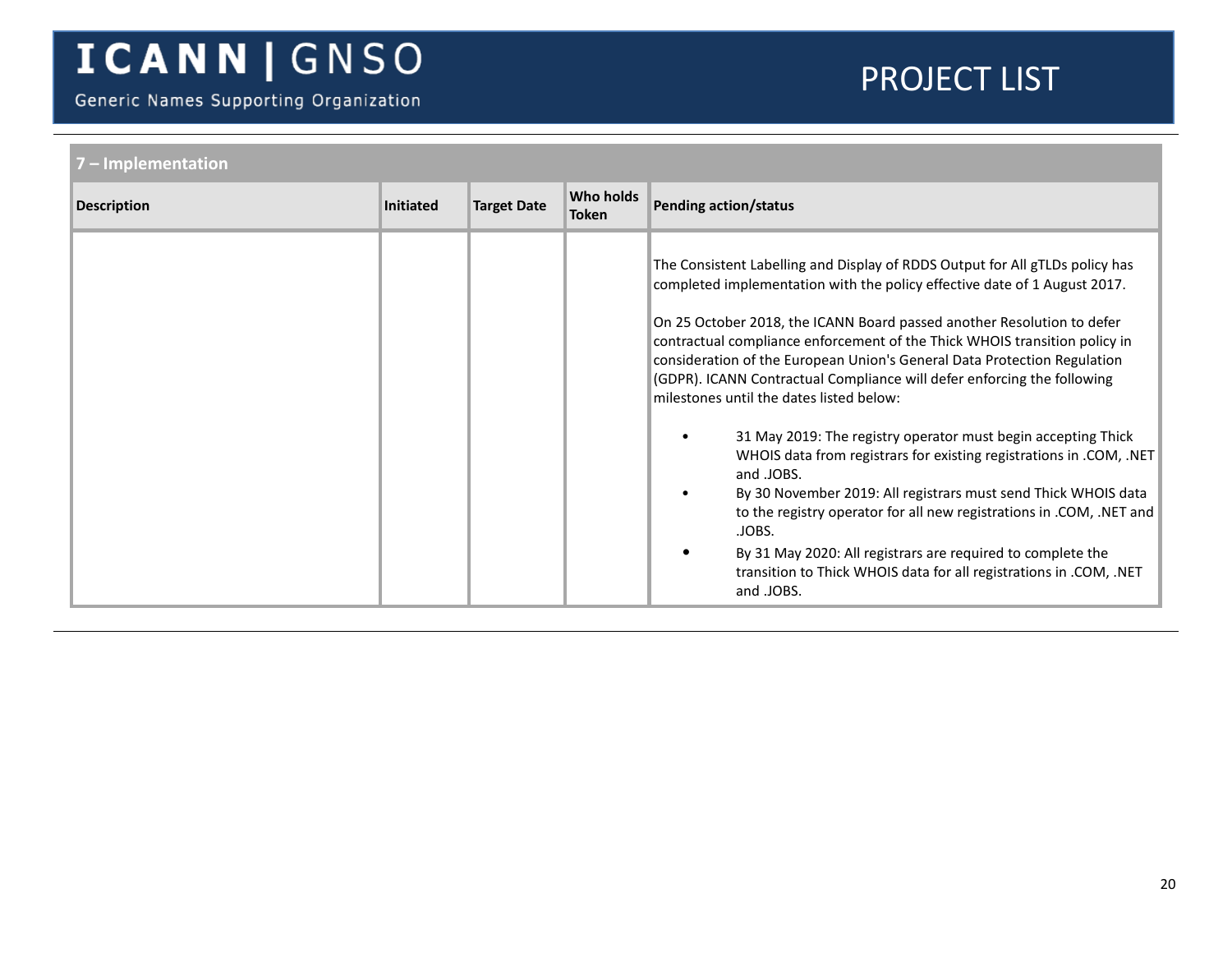<span id="page-20-2"></span><span id="page-20-1"></span><span id="page-20-0"></span>

| <b>Other</b>                                                                                                                                                                                                                                                                                                                                                                                                      |                  |                    |                                  |                                                                                                                                                                                                                                                                                                                                                                                                                                                                                                                                                                                                                                                                                                                                                                                                                                                                                                                  |  |
|-------------------------------------------------------------------------------------------------------------------------------------------------------------------------------------------------------------------------------------------------------------------------------------------------------------------------------------------------------------------------------------------------------------------|------------------|--------------------|----------------------------------|------------------------------------------------------------------------------------------------------------------------------------------------------------------------------------------------------------------------------------------------------------------------------------------------------------------------------------------------------------------------------------------------------------------------------------------------------------------------------------------------------------------------------------------------------------------------------------------------------------------------------------------------------------------------------------------------------------------------------------------------------------------------------------------------------------------------------------------------------------------------------------------------------------------|--|
| <b>Description</b>                                                                                                                                                                                                                                                                                                                                                                                                | <b>Initiated</b> | <b>Target Date</b> | <b>Who holds</b><br><b>Token</b> | <b>Pending action/status</b>                                                                                                                                                                                                                                                                                                                                                                                                                                                                                                                                                                                                                                                                                                                                                                                                                                                                                     |  |
| <b>GNSO Standing Committee on ICANN Budget</b><br>and Operating Plan (SCBO)<br>Chair: Ayden Ferdeline<br>Council Liaison: Keith Drazek<br>Staff: M. Konings, S. Chan, B. Cobb<br>The SCBO is tasked to assist the GNSO with<br>providing information and possible comments<br>to ICANN's Budget and Strategic Operating<br>Plan.                                                                                  | 2017-09-12       | Ongoing            | SCBO                             | The SCBO's interim charter was adopted by the GNSO Council at the<br>December 2017 GNSO Council meeting. The standing committee has<br>reviewed the ICANN FY19 Draft Budget and Operating Plan and submitted<br>comments on behalf of the Council. In September 2018, the SCBO<br>reviewed its prior activity and efforts and developed an after-action report<br>for the Council to consider any changes to the SCBO Charter and confirm<br>the group's continued existence. The report was accepted at the<br>September GNSO Council meeting, and a motion was adopted at the<br>October meeting to permanently constitute the standing committee and<br>its charter. The SCBO developed a draft of comments for the draft FY20<br>IANA/PTI budget and submitted to the Council which was submitted<br>without objection of the public comment forum.                                                          |  |
| <b>GNSO Standing Selection Committee (SSC)</b><br>Chair: Susan Kawaguchi<br>Vice-Chair: TBD<br>Staff: M. Konings, E. Barabas<br>The SSC is tasked to assist with the selection of<br>GNSO representatives to future Review Teams,<br>including for the various reviews mandated by<br>the ICANN Bylaws, and other ICANN structures<br>for which the GNSO will need to appoint,<br>nominate or endorse candidates. | 2017-Mar-<br>15  | Ongoing            | SSC                              | In order to deal with the different requests for nominations /<br>endorsements of candidates for the different review teams as well as post-<br>transition related structures, the GNSO Council adopted on an interim<br>basis the proposed charter for a GNSO Standing Selection Committee<br>during its meeting at ICANN58 (Mar. 2017). The SSC completed a review of<br>its charter to assess whether the charter provides sufficient guidance and<br>flexibility to carry out its work, and whether any modifications should be<br>considered. The SSC sent proposed revisions to the GNSO Council, which<br>the Council approved in its May 2018 meeting. The SSC is currently in the<br>process of selecting additional GNSO candidates for the ATRT3 and will<br>soon begin the process of selecting a GNSO representative to the<br>Fellowship Selection Committee and a GNSO Fellowship Program mentor. |  |
| <b>Expired Registration Recovery Policy - Policy</b><br><b>Review (ERRP-PR)</b><br>Staff: M. Konings                                                                                                                                                                                                                                                                                                              | <b>FY18</b>      | <b>TBD</b>         | Staff                            | The ERRP Consensus Policy became effective 31 Aug 2013 as a result of<br>adopted recommendations produced from the GNSO's Post Expiration<br>Domain Name Recovery (PEDNR) PDP WG. That WG deliberated on issues<br>related to the expiration of domain names and to what extent a Registrant<br>should be able to recover domain names after they expire. One<br>recommendation from the WG requested monitoring and follow-up:                                                                                                                                                                                                                                                                                                                                                                                                                                                                                  |  |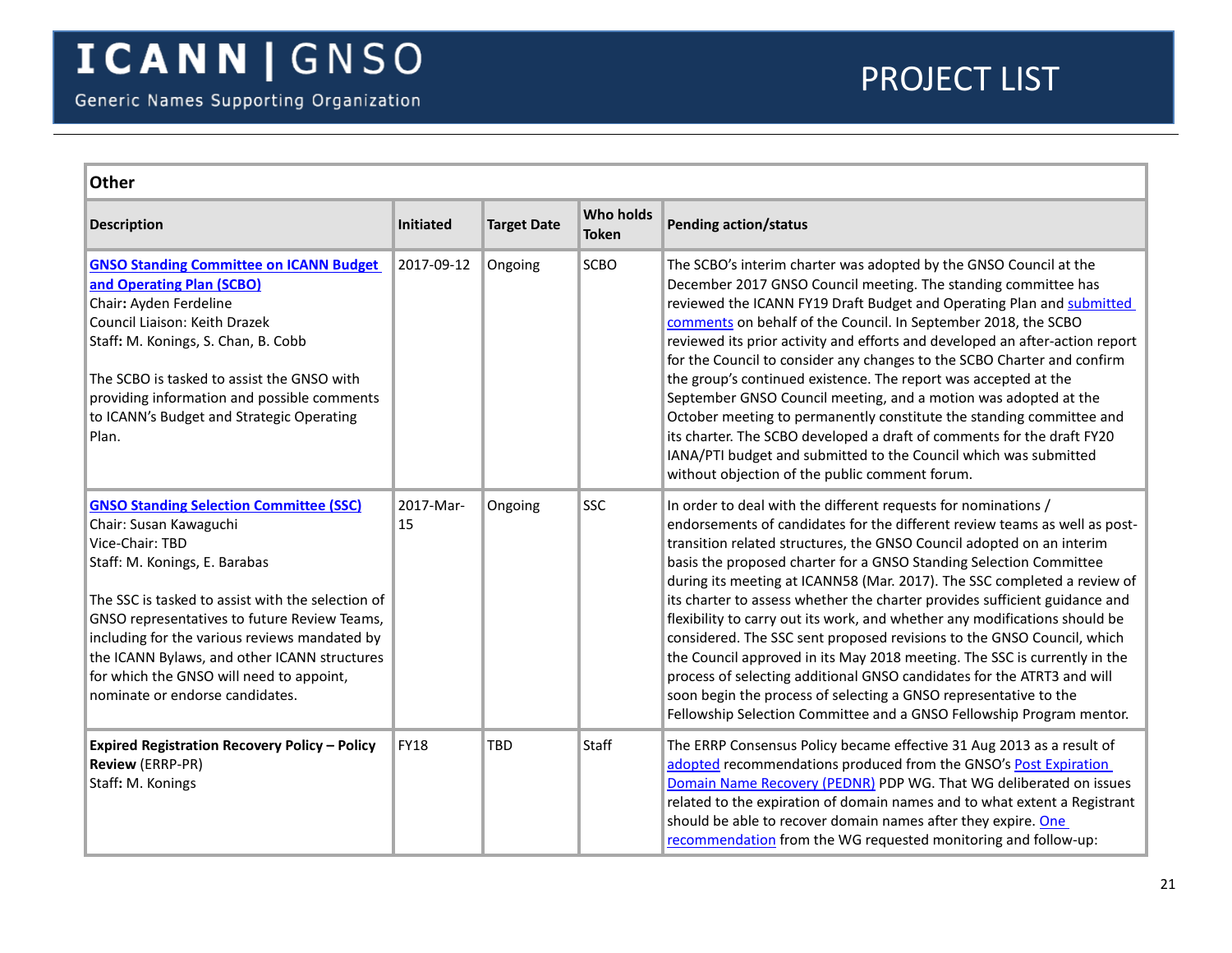<span id="page-21-0"></span>

|                                                                                                                            |                    |                           | <b>Other</b>                                                                                                                                                                                                                                                                                                                                                                                                                                                                                                                                                                                                                                                                                                                                                                                                                                                                                                                                                                                                                                                                                                                                                                                                                                                                                                                                                                                                                                                                                                                   |  |  |  |  |
|----------------------------------------------------------------------------------------------------------------------------|--------------------|---------------------------|--------------------------------------------------------------------------------------------------------------------------------------------------------------------------------------------------------------------------------------------------------------------------------------------------------------------------------------------------------------------------------------------------------------------------------------------------------------------------------------------------------------------------------------------------------------------------------------------------------------------------------------------------------------------------------------------------------------------------------------------------------------------------------------------------------------------------------------------------------------------------------------------------------------------------------------------------------------------------------------------------------------------------------------------------------------------------------------------------------------------------------------------------------------------------------------------------------------------------------------------------------------------------------------------------------------------------------------------------------------------------------------------------------------------------------------------------------------------------------------------------------------------------------|--|--|--|--|
| Initiated<br><b>Description</b>                                                                                            | <b>Target Date</b> | Who holds<br><b>Token</b> | <b>Pending action/status</b>                                                                                                                                                                                                                                                                                                                                                                                                                                                                                                                                                                                                                                                                                                                                                                                                                                                                                                                                                                                                                                                                                                                                                                                                                                                                                                                                                                                                                                                                                                   |  |  |  |  |
|                                                                                                                            |                    |                           | Recommendation #18: The Working Group recommends that ICANN<br>Compliance be requested to provide updates to the GNSO Council on a<br>regular basis in relation to the implementation and effectiveness of the<br>proposed recommendations, either in the form of a report that details<br>amongst others the number of complaints received in relation to renewal<br>and/or post expiration related matters or in the form of audits that assess<br>if the policy has been implemented as intended.                                                                                                                                                                                                                                                                                                                                                                                                                                                                                                                                                                                                                                                                                                                                                                                                                                                                                                                                                                                                                           |  |  |  |  |
| <b>FY20</b><br><b>Policy &amp; Implementation Recommendations</b><br>Review (Pollmp-RR)<br>Staff: B. Aitchison, M. Konings | <b>TBD</b>         | <b>GNSO</b><br>Council    | The GNSO Council adopted the Pollmp WG's recommendations in June of<br>2015 with the Board approving the necessary changes to Bylaws Article X,<br>section 3-9 and to Annex A for the newly defined procedures. The results<br>of this effort can be found in the GNSO Operating Procedures. As part of<br>the Council's resolution a review is to take place:<br>"The GNSO Council recommends that a review of these recommendations is<br>carried out at the latest five years following their implementation to assess<br>whether the recommendations have achieved what they set out to do<br>and/or whether any further enhancements or changes are needed."<br>In the meantime and as noted in Point H of the CPIF, which directs "ICANN<br>staff [to] continually review the implementation framework and related<br>materials to encapsulate additional best-practices or to adjust the steps as<br>a result of lessons learned with previous Consensus Policy projects," a<br>cross-functional group of representatives from ICANN's GDD and GNSO<br>Policy Development Support teams have reviewed the Framework, and are<br>proposing a number of amendments to it for the consideration of the<br>GNSO Council.<br>On 5 March 2018, a redlined CPIF document and a document detailing a<br>set of guidelines for ICANN Org to follow when considering engagement in<br>a GNSO PDP were circulated on the Council email list. A number of<br>proposed edits were suggested by the end of July 2018 from the RrSG as |  |  |  |  |